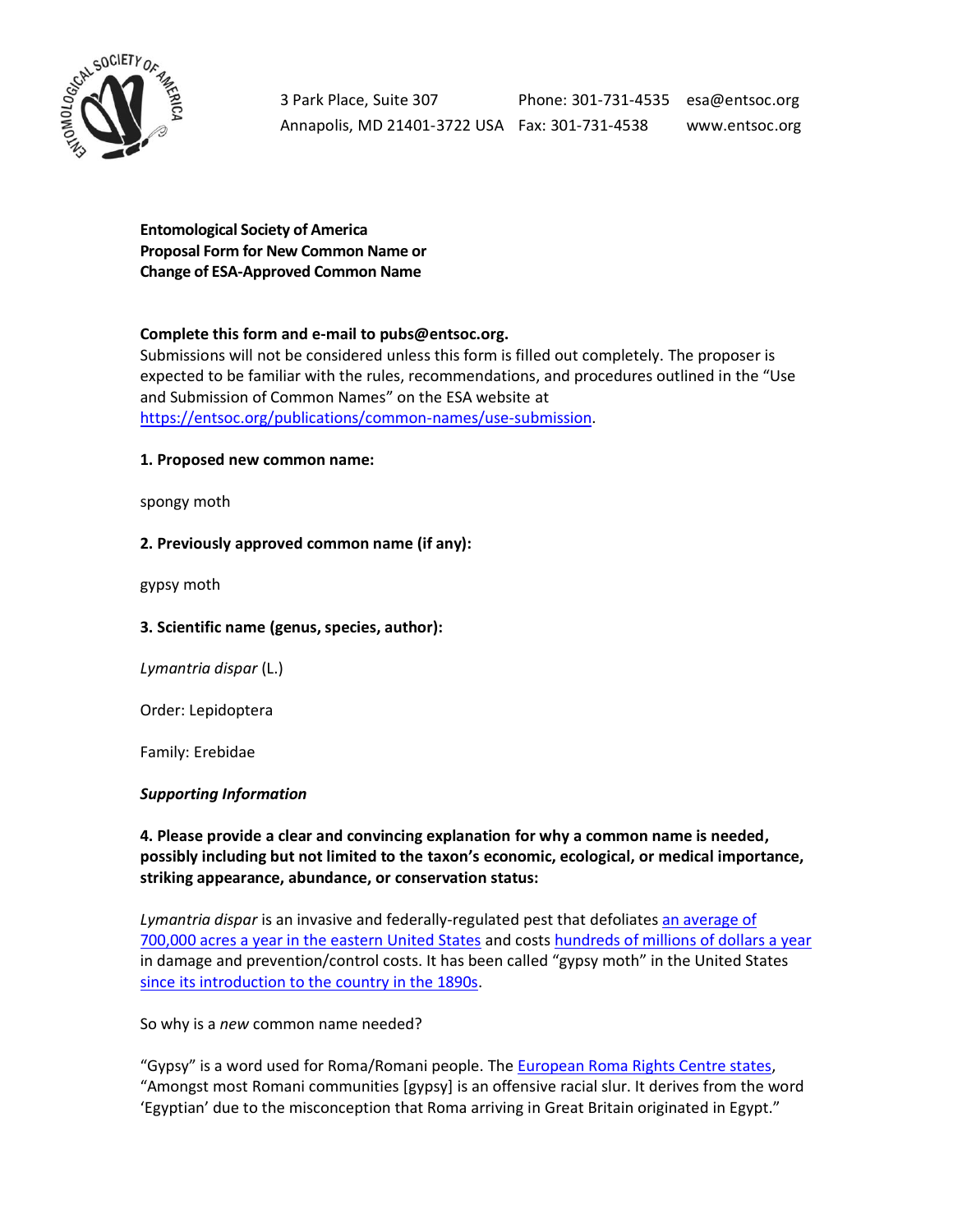Throughout their history, the Romani people have been enslaved, faced expulsion, and been the target of genocide. Persecution of and discrimination against Romani people continues today. For more information on the Romani people, with an emphasis on Romani people in the United States[, read the 2020 report from the FXB Center for Health and Human Rights at Harvard](https://cdn1.sph.harvard.edu/wp-content/uploads/sites/2464/2020/11/Romani-realities-report-final-11.30.2020.pdf)  [University.](https://cdn1.sph.harvard.edu/wp-content/uploads/sites/2464/2020/11/Romani-realities-report-final-11.30.2020.pdf)

"Gypsy moth" was the common name widely used in England at the time the moth arrived in the United States and therefore became the common name in the United States, too. [Forbush](https://www.google.com/books/edition/The_Gypsy_Moth/d19JAAAAMAAJ?hl=en&gbpv=1)  [and Fernald \(1896\)](https://www.google.com/books/edition/The_Gypsy_Moth/d19JAAAAMAAJ?hl=en&gbpv=1) stated that it is believed that the moth was given its former common name due to the "brown, tanned kind of color of the male."

In early 2021, ESA adopted new rules for common names that no longer allow references to ethnicities, races, or people groups. In June 2021, the ESA Governing Board voted to unapprove the previous common name for *Lymantria dispar*. The decision was made in recognition that "gypsy" is an ethnic slur. The discussion of unapproving the name was prompted by messages from members, the general public, and, most importantly, members of the Roma community, who testified to the name's harmful and dehumanizing effects [\(Appendix I\)](#page-6-0). While the use of an ethnic slur is enough reason to stop using a name, the issue becomes increasingly problematic when an insect pest that is the target of eradication is named with an ethnic slur against a people-group who have been the targets of genocide and spoken about in language used for pests.

Furthermore, many of the "positive" connotations of the word "gypsy" are based on harmful stereotypes. For example, Ian Hancock, a professor at the University of Texas at Austin and former representative for the Romani people at the United Nations, [told the Washington Post:](https://www.washingtonpost.com/science/2021/07/11/entomologists-renaming-gypsy-moth-offensive/) "These all play into one of the stereotypes; in story books we 'wander' and 'roam,' but as history clearly shows, we were not *allowed* to stop, and had no choice but to keep moving on."

Prior to the ESA Governing Board unapproving the old name, several media outlets were starting to refuse to use the old common name, and large organizations were starting to use alternative names, such as Ldd moth  $(Appendix II)$ . ESA saw this as an opportunity to convene a working group of community members to find a better common name for the insect rather than having different media outlets and scientific organizations start using new and perhaps differing terms.

### **5. Stage or characteristic to which the proposed common name refers.**



The name "spongy moth" refers to the egg mass, which has a sponge-like texture and appearance. The egg mass is often the focus of regulatory actions both domestically and internationally, and egg mass density can be used to estimate outbreak size. Outreach professionals encourage the public to look for the egg masses, both on their property and on materials that are being transported.

Photo: Karla Salp, Washington State Department of Agriculture, Bugwood.org.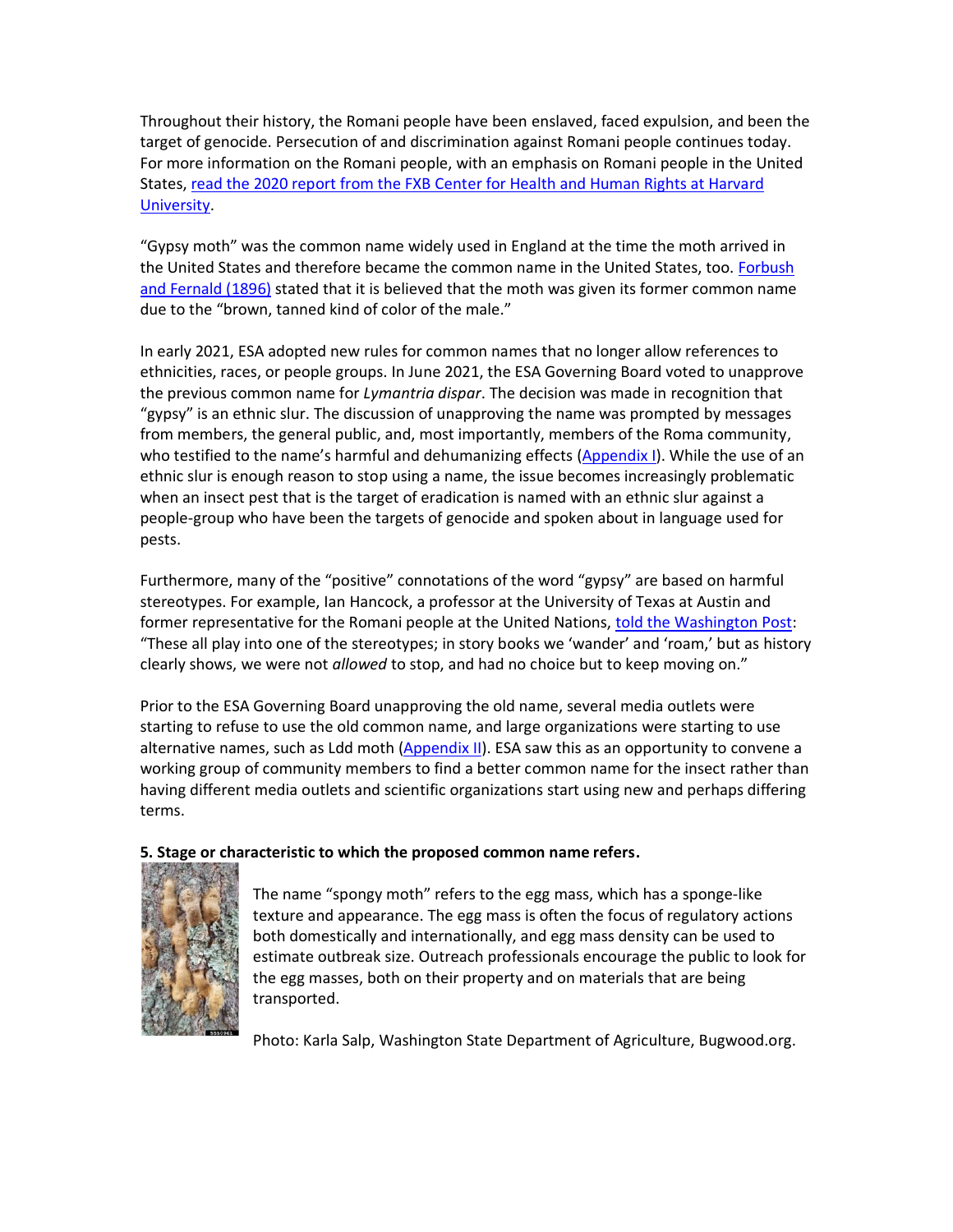### **6. Distribution (include references):**

*Lymantria dispar* is distributed throughout most of the northern hemisphere. [Map from CABI.](https://www.cabi.org/isc/datasheet/31807#toDistributionMaps) The native range of its many subspecies extends throughout northern Eurasia in primarily deciduous forested habitats. The invaded range is where ESA's common names process has relevance; it is generally established across the northeastern quadrant of the contiguous USA as well as southeastern Canada. Periodic discoveries of isolated infestations of the *asiatica*  subspecies, as well as other closely related *Lymantria*, are usually spatially associated with maritime ports in North America (See [Washington Department of Agriculture news release\)](https://agr.wa.gov/departments/insects-pests-and-weeds/insects/gypsy-moth/gypsy-moth-101/asian-gypsy-moth).



### **7. Principal hosts (include references):**

*Lymantria dispar* has hundreds of tree and shrub species that can act as hosts, the most common being oaks and poplars [\(Hajek et al. 2021\)](https://doi.org/10.1093/ee/nvab068).

## **8. Please provide multiple references indicating clearly that the proposed name is already established and ideally widespread in use. If the name has been newly coined for purposes of this application, please state so:**

The newly proposed name is derived from the common name used in France (spongieuse). The population first established in the United States was sent to Etienne L. Trouvelot by colleagues in France. The same common name is used in francophone Canada. Related names have been used in Germany (trans.: sponge-spinner or sponge-silkmoth) and Turkey (trans.: sponge-knitter moth). Other languages/regions in Europe have used common names that also refer to the egg masses.

The French name (spongieuse) has been used in North American documentation prepared for use in both the United States and Canada. For an example, see this North American Plant [Protection Organization official pest report.](https://www.pestalerts.org/official-pest-report/gypsy-moth-lymantria-dispar-update-regulated-areas-within-canada-spongieuse)

A Google search for "spongy moth" brings back results that are primarily related to *Lymantria dispar*.

**9. Please identify any common names in use, including those used by indigenous peoples in the insect's area of origin, that have been applied to this taxon, other than the one herein proposed, with references. Please justify why each alternate name is inadequate:**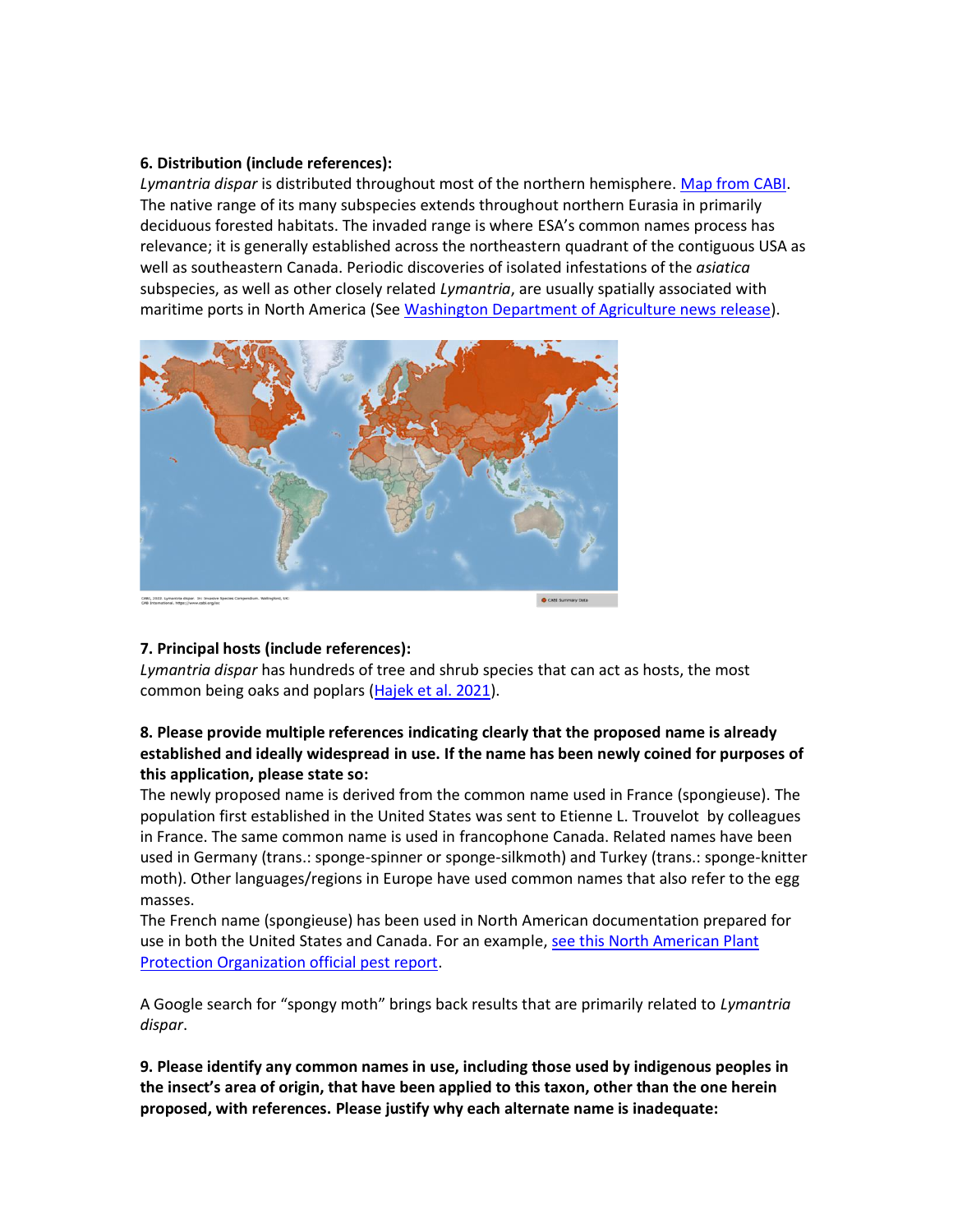The full list of historical names that the working group was able to uncover is available in [Appendix III.](#page-8-0) Also included are the reasons the names were not ultimately selected.

There were several reasons that various names were not selected to move forward, such as being vague, confusing, or not meeting ESA's common names guidelines. For some names, the reasons are given in the spreadsheet above. Others were disqualified through feedback processes.

A few of the names made the shortlist of seven that was made available for public comment. "Grizzled caterpillar" was not well-received in the poll. "Disparate moth" and "disparate tussock moth" performed fairly well in the polls, but there were concerns from outreach professionals and major organizations that the words are too unfamiliar and would be difficult for the public to adopt. There were also several cases of people thinking it was "desperate" moth. Vesper moth performed well in the polls but significant amounts of public feedback came in that it had too overt of a religious association. "Spongy moth" was also included in the poll and is the final name herein proposed.

**10. Please identify any other organisms to which your proposed common name** *could* **apply, giving careful consideration to closely related taxa. Please justify why the proposed common name is (i) unsuitable for each of those taxa and/or (ii) better suited for the proposed taxon:** Other closely related Lymantrid moths have similar spongy textured egg masses. Many of these moths are so closely related in appearance that determining between species requires either genetic techniques or advanced taxonomic experience. There is little downside from the outreach or regulatory perspective if a layperson accidentally conflates between the many confusing Lymantrids in this context.

**11. Please document your efforts to consult with entomologists (including taxonomic specialists), colleagues, or other professionals who work with the taxon as to the suitability and need for the proposed common name. Please note that this is an important element of your proposal; proposals that do not document these steps are less likely to be successful.**

The following process was followed:

In June 2021, the ESA Governing Board voted to unapprove "gypsy moth" as a common name. In July 2021, this decision was announced publicly along with a call for people to submit new names for the insect and a call for people to join a working group to propose the new name. Over 100 people requested to join the working group. From that list, 57 people were invited to join. The people who were not invited to join were members of the public that had not indicated they were stakeholders in the new name in any clear way. The people included in the working group were made up of researchers, extension and outreach professionals, entomologists, forestry professionals, people involved in *Lymantria dispar* programs at both the state and federal (U.S. and Canada), people identifying as Romani, and people from other stakeholder groups. From the working group, a smaller steering committee intended to be representational of stakeholders was formed. The list of working group members and steering committee members can be found i[n Appendix IV.](#page-15-0)

From July 2021 through September 2021, the public form to submit new common names for consideration was open for submission. Beginning in August 2021, the working group and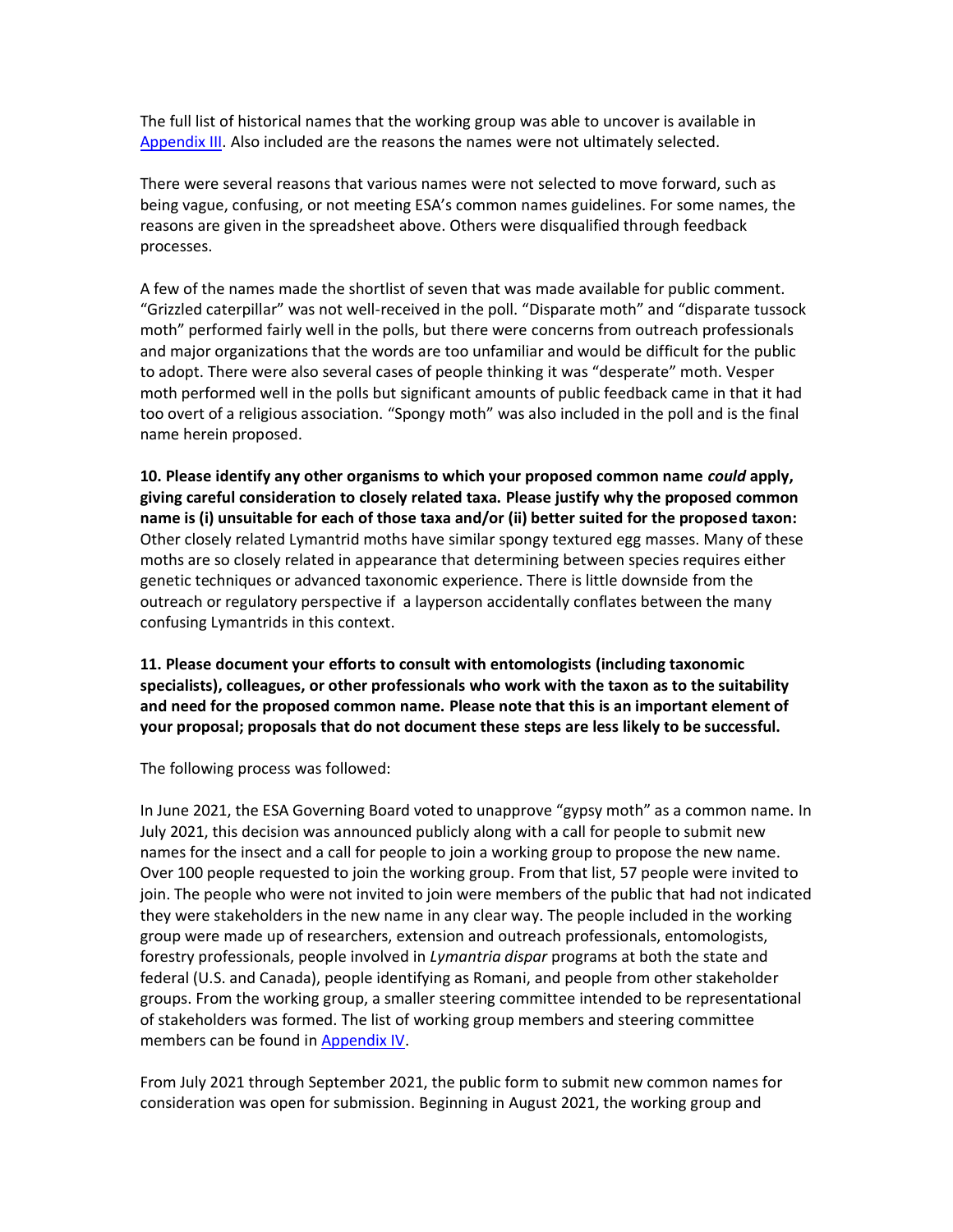steering committee performed direct outreach to their networks to encourage people and organizations to share names they would like to be considered. The working group and steering committee also researched historical common names and common names being used in other countries and languages. This process resulted in 232 unique names for consideration (not including submissions that contained racial slurs, swear words, and other clearly offensive words, of which there were several hundred more).

Before reviewing the list, the steering committee set a rule that names referencing stereotypes of Romani people (e.g., traveling, wandering, etc.) would not be considered viable options. Furthermore, in order to make a clean break from the old name, names that would be abbreviated as "GM" would not be considered.

The steering committee narrowed the list of 232 names down to 32 generally acceptable names. The 200 excluded names were excluded for a variety of reasons, such as being non-serious suggestions, using stereotypes of Roma people, not being biologically inclusive, being confusing or inappropriate, or not following ESA guidelines. The full list of submitted names along with shorthand reasonings why each name was excluded can be found [Appendix V.](#page-16-0) 

The working group was polled for their preferences of the 32 names. The results of the poll are in [Appendix VI.](#page-27-0)

Some additional research was done on the names that polled well, which led to some more being excluded. For example, chevron moth is already a common name for another species, defoliator moth was deemed to be too broad, and gorging moth was disqualified because of connotations with disordered eating vocabulary. Others that shared similarities were evaluated and then a single preferred option was put forward (e.g., dimorphic moth and bicolor moth were excluded because they are similar to disparate moth, which polled better).

A final shortlist list of seven names was created by the steering committee and shared with stakeholders for a ranked choice poll. Over 1,000 people completed the poll. The poll was shared broadly through newsletters, listservs, and personal emails, but was not shared by ESA on social media in order to limit non-stakeholder and troll feedback. Most of the respondents worked with *Lymantria dispar* in some capacity. Both individuals and organizations submitted rankings. The results of the poll can be found in [Appendix VII.](#page-28-0)

The poll included a comment section. In the comments section, many people raised concerns about "vesper moth" having religious connotations. While "vesper" was intended to refer to the evening, "vesper prayer" is a common phrase in some religious practices. While it received the most votes as the favorite name, the steering committee decided to exclude it from further consideration based on how many respondents raised concerns about the religious connotations.

Several organizations, including the Slow the Spread Foundation and USDA-APHIS, expressed concern that "disparate" and "tussock" would not be easily understood by the public. Outreach to non-scientists is an important element of *Lymantria dispar* control, and it was important to find a name that the public could understand, remember, and pronounce. Therefore, names including "disparate" and "tussock" were decided to be less preferable in the process of final name consideration.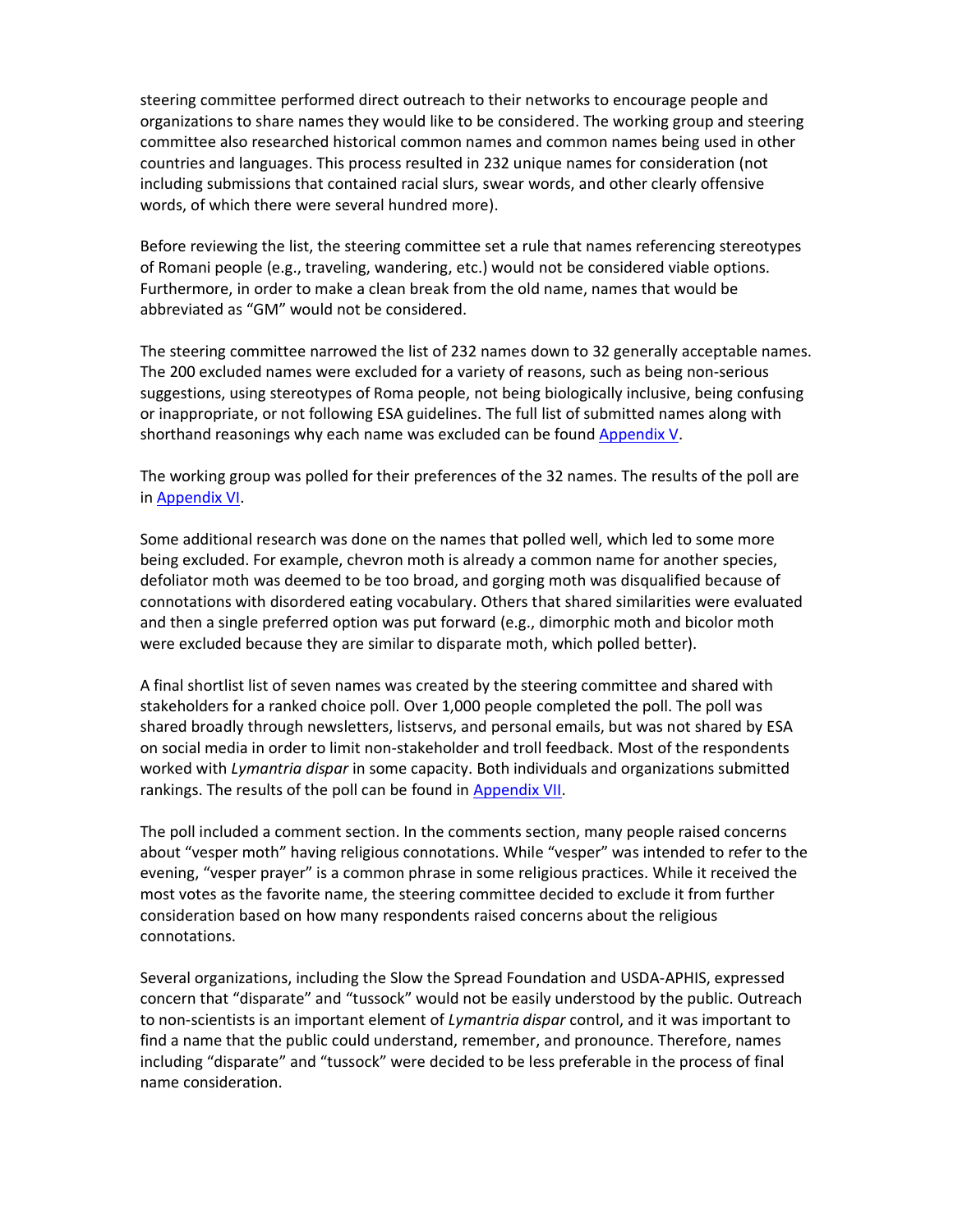"Grizzled caterpillar" did not perform well in the poll, and the Slow the Spread foundation stated a strong preference for using moth as the name's base, therefore this name was eliminated from consideration. That left "spongy moth" and "great defoliator moth" as the final two viable options.

The most common critique of "spongy moth" in the comments to the poll was that it sounds like the moth itself is spongy, when in reality it is the egg mass that is spongy. The most common critique of "great defoliator moth" was that "great" as a modifier is confusing because there are other worse defoliators within the same ecosystems, some of which are already commonly mistaken for *Lymantria dispar* (such as tent caterpillars). Furthermore, in many areas where *Lymantria dispar* is established, defoliation is rare or occurs in eruptive cycles spaced many years apart.

Ideally, a common name should be descriptive of the insect's biology or appearance, scientifically accurate, easy to remember, easy for the public to pronounce and understand, unique to the insect, not offensive in any interpretation, emotionally neutral, and should have historical precedent. Through the process of assessing several hundred names, the steering committee believes that "spongy moth" comes closest to meeting all the considerations; therefore, "spongy moth" officially is being proposed as the new common name.

Common names for *Lymantria dispar* relating to "spongy" are already in use throughout the world, including Canada, France, Germany, and Turkey. A Google search for "spongy moth" already brings back mostly content about *Lymantria dispar*. The name is short, catchy, and easily remembered. Furthermore, the life stage it refers to (i.e., the egg masses) are the form the insect is in for the majority of the year. The public will be able to easily connect yellowish spongy-textured masses on trees with "spongy moth."

The steering committee acknowledges a shortcoming of the name is that it might sound like "spongy" refers to the adult life stage of the moth being spongy. However, we believe that this shortcoming can be easily overcome through effective outreach and communication. The Entomological Society of America has pledged a broad communications effort regarding the new name and what it means.

Adopting "spongy moth" will help create a more consistent common name across the U.S. and Canada and across the globe. The word spongy also translates well into Spanish, being derived from the same latin root (spongy in Spanish is "esponjosa").

**Proposed by** (your name)**:**  *Lymantria dispar* Working Group Steering Committee

**E-mail:** [pubs@entsoc.org](mailto:pubs@entsoc.org) (ESA staff can reroute to all the members of the steering committe)

**Date submitted:**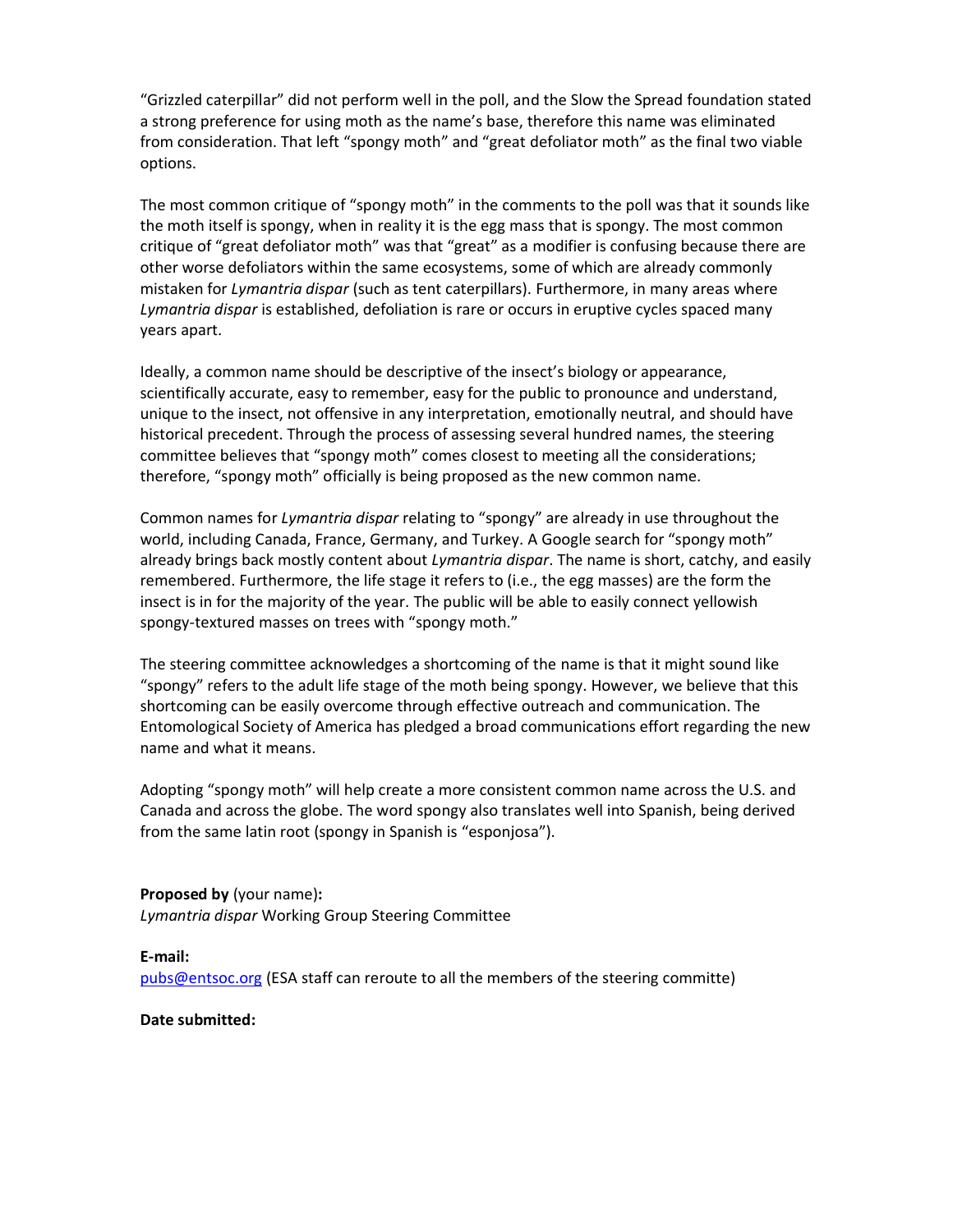#### <span id="page-6-0"></span>**Appendix I. Responses to initial outreach to Romani people on if "gypsy" is inappropriate or not in a common name.**

Margareta Matache, FXB Center for Health and Human Rights, Harvard University: "Indeed, the word g/Gypsy in considered a racial slur by many Roma in many countries. Of course, there are exceptions, such as Gypsies in the UK, who have embraced that terminology. But the problem with using the term to name insects is even more sensitive, as throughout the history, Romani people have been dehumanized and portrayed as animals, insects to justify extermination and exploitation. Thus, we would appreciate a lot your efforts to change the names of the insect, the ant, and any other insect names that include the term g/Gypsy."

Victoria Rios, singer/songwriter and activist: I can further share a personal experience with the term: When selling my home in Rhode Island and moving my belongings to California, I was very disheartened to be legally required to complete a "G&psy Moth Inspection" form. Since it was a legal requirement I was not able to ignore and avoid the painful racial slur, or the fact that it was assigned to an invasive species of pest. It was a demoralizing and upsetting event to be sure. The fact that it is still used on official and mandatory legal documents makes it especially problematic. You see, this functions as an endorsement of use of the slur by the state itself. Having to address the G word with an individual ignorant to its damaging effect is one thing - but on a required state mandated form felt like a huge violation of my dignity and a disregard for the dignity of Roma people in general. It made me feel powerless. Not to mention, every single individual who is required to complete a compulsory "Gypsy Moth Inspection" form has state sanctioned confirmation that this term is acceptable - which neutralizes our efforts as Romani people to identify the G word as the racial slur that it is. Also, using the G word to characterize an invasive pest species is problematic as Roma people have suffered extreme racism up to genocide and in recent history forced sterilaztion due to racist designations and likening us to vermin. It may seem like not a big deal, but in fact - for Roma people - it's a quite impactful and important decision the Entomological Society of America considers. Again - thank you for your concern and attention to this matter. What a great opportunity you have to effect a really welcome change in the narrative. It would be wonderful PROGRESS! I sure hope you can make the change!!

Ethel Brooks, Department of Women's, Gender, and Sexuality Studies, Rutgers University: Thank you and the ESA for beginning this crucial work of thinking through the common names of insects. It is such an important step, and we deeply appreciate your diligence and engagement. My colleagues Magda and Victoria have already outlined the issues that the term raises. In particular, I think that it is key that (1) the naming of insects, other animals, and objects as "g/Gypsy" contributes to the dehumanization of Romani people; and (2) this everyday or common usage is often then reinforced by the state in official communications and paperwork, leading to state-sanctioned use of the term. Like Victoria, I have vivid personal memories of encountering the term "Gypsy Moth." I grew up in New Hampshire, Maine and Massachusetts, and I remember seeing the massive nests and subsequent defoliation of trees in the summers —and my neighbors, schools and town talking about "Gypsy Moth" caterpillar infestations that needed to be eradicated. As children, we were also told not to touch "Gypsy Moths" because we would get a "seven-year itch." The latter may sound silly, but it reinforced in my child's mind the idea that dominant society —my friends, neighbors, my home town and my state— saw us as untouchable and a nuisance that would destroy the places we touched or in which we made home. To this day, I can recall the feelings that the annual "Gypsy Moth" eradication and education campaigns brought forth for me as a child —embarrassment, worry that I/we were dirty, and fear that my neighbors would make the connection between myself and my family and those moths and caterpillars that were such nuisances. I am happy to talk more about this, and, again, very much appreciate your reaching out. Please let us know if you have any questions, or even if you would like to brainstorm name changes and/or campaigns as you and your colleagues continue this important work.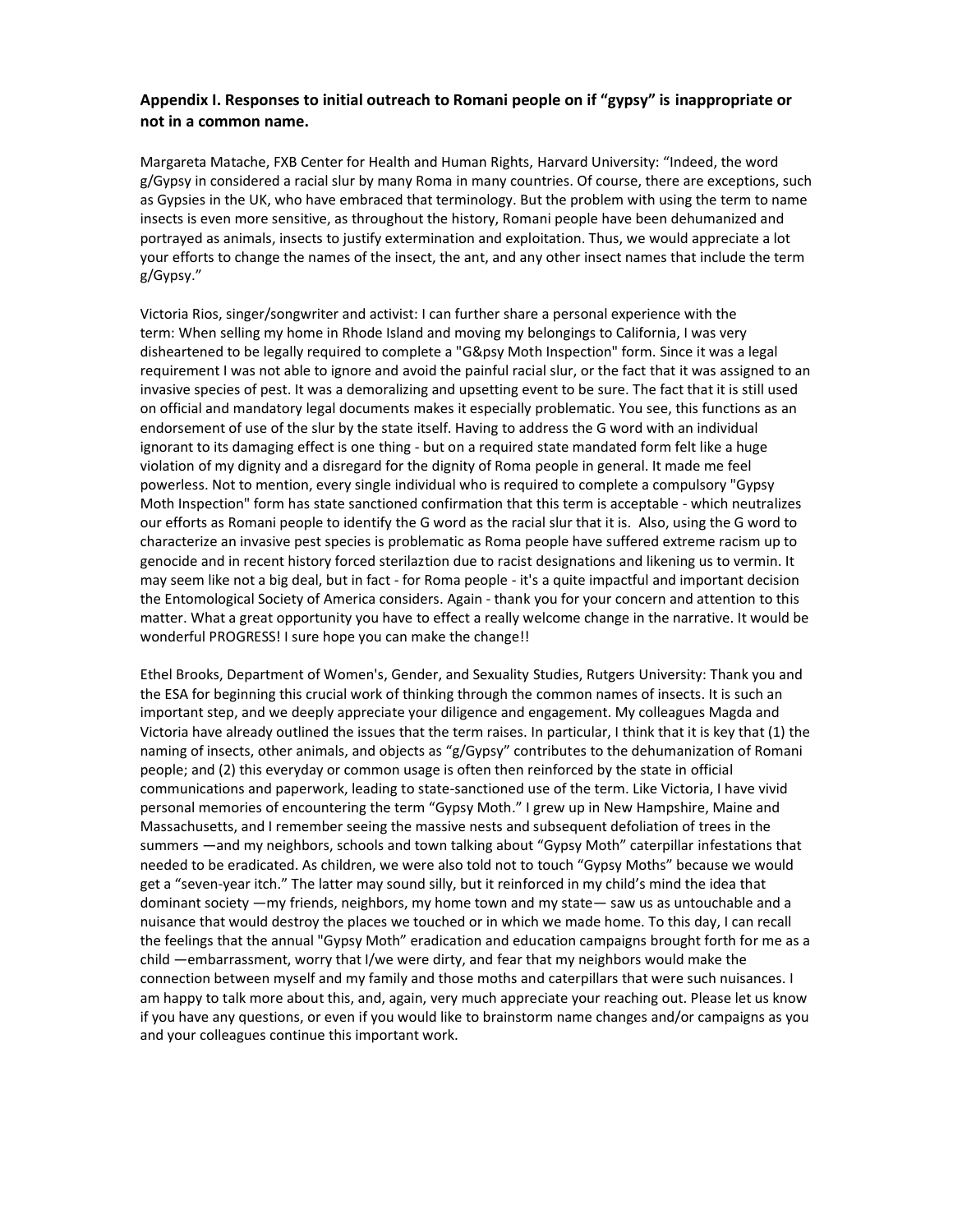<span id="page-7-0"></span>**Appendix II. Media and organizations moving away from using "gypsy moth" before ESA's decision to unapprove the name.**

- Use of Ldd as alternative name in [May 2021 newsletter from Invasive Species Centre](https://entsoc-my.sharepoint.com/:b:/g/personal/jlancette_entsoc_org/EdTSEhFkHpRNn8Pwbn4o4tAB8ETC_hWYVBEQOZITo_EOiQ?e=oU5hQW) (Canadian).
- A seasonal guide to controlling nuisance LDD moths (Ontario, May 2021) [https://www.caledonenterprise.com/news-story/10398627-a-seasonal-guide-to-controlling](https://protect-us.mimecast.com/s/H6WWCADXrnsYkw4oUGUkMh?domain=caledonenterprise.com)[nuisance-ldd-moths/](https://protect-us.mimecast.com/s/H6WWCADXrnsYkw4oUGUkMh?domain=caledonenterprise.com)
- 'Devouring all the trees': Simcoe County residents wage war against LDD (gypsy) moth caterpillars [https://www.simcoe.com/news-story/10404200--devouring-all-the-trees-simcoe](https://www.simcoe.com/news-story/10404200--devouring-all-the-trees-simcoe-county-residents-wage-war-against-ldd-gypsy-moth-caterpillars/)[county-residents-wage-war-against-ldd-gypsy-moth-caterpillars/](https://www.simcoe.com/news-story/10404200--devouring-all-the-trees-simcoe-county-residents-wage-war-against-ldd-gypsy-moth-caterpillars/) "\**NOTE: In an ongoing effort to use inclusive language, the newspaper is transitioning away from the use of "gypsy moth" and will be using the term "LDD moth" moving forward."*
- Language evolves; so must we- Decision to refer to moth by scientific name another step toward inclusivity, writes Sean Pearce - York Ontario Canada 6/10/2021 <https://www.yorkregion.com/opinion-story/10405664-language-evolves-so-must-we/>
- [https://thepointer.com/article/2021-06-17/the-very-hungry-caterpillars-crawling-all-over](https://thepointer.com/article/2021-06-17/the-very-hungry-caterpillars-crawling-all-over-mississauga)[mississauga](https://thepointer.com/article/2021-06-17/the-very-hungry-caterpillars-crawling-all-over-mississauga) "... will be using the scientific name because the word "gypsy" is considered offensive to some."
- <https://www.york.ca/wps/portal/yorkhome/environment/yr/forests/LDDmoth/LDDmoth> "Use of the name gypsy moth could be perceived as culturally insensitive. As part of York Region's commitment to welcoming and inclusive communities through the [Inclusion Charter,](https://www.york.ca/wps/portal/yorkhome/yorkregion/yr/accessibility/diversityandinclusionsa/diversityandinclusion/) this year we will educate and build awareness for replacing the name gypsy moth and introducing the Latin name *Lymantria dispar dispar* (LDD) in our communications. Our goal is to have residents become familiar with the term LDD and associate it with this invasive pest. Please note that there are some materials not created by the Region we link to where you may see the name gypsy moth used."
- Vermont Public Radio, 6/17/2021" "We've been talking about this at @vprnet and are thinking we'll use the Latin name, Lymantria dispar dispar, and then abbreviate to LDD for the rest of the references. (We'll still probably use gypsy moth at the beginning to make the connection and explain the change.)"



- "Boltz-Robinson is referring to an invasive critter known familiarly as the gypsy moth caterpillar. Rather than use an outdated name, we're going to refer to them in this story as LDD caterpillars, shorthand for their Latin name…" 6/22/2021 [https://www.vpr.org/post/absolute-nightmare](https://www.vpr.org/post/absolute-nightmare-scenario-caterpillar-outbreak-defoliating-northeast-trees#stream/0)[scenario-caterpillar-outbreak-defoliating-northeast-trees#stream/0](https://www.vpr.org/post/absolute-nightmare-scenario-caterpillar-outbreak-defoliating-northeast-trees#stream/0)
- Chris MacQuarrie wrote an article for the Conversation [\(https://theconversation.com/why-an](https://protect-us.mimecast.com/s/h5izCBBXvgI1nVRzczk-b0?domain=theconversation.com)[invasive-caterpillar-is-munching-its-way-through-tree-leaves-in-the-largest-outbreak-in-decades-](https://protect-us.mimecast.com/s/h5izCBBXvgI1nVRzczk-b0?domain=theconversation.com)[163346\)](https://protect-us.mimecast.com/s/h5izCBBXvgI1nVRzczk-b0?domain=theconversation.com) which has the potential to get picked up by a variety of media sources with the naming issue front and center. "The common name of this insect (gypsy moth) is problematic, so I'll refer to it as L. dispar. You might also see it called "LDD moth" in some reports. They're all the same species."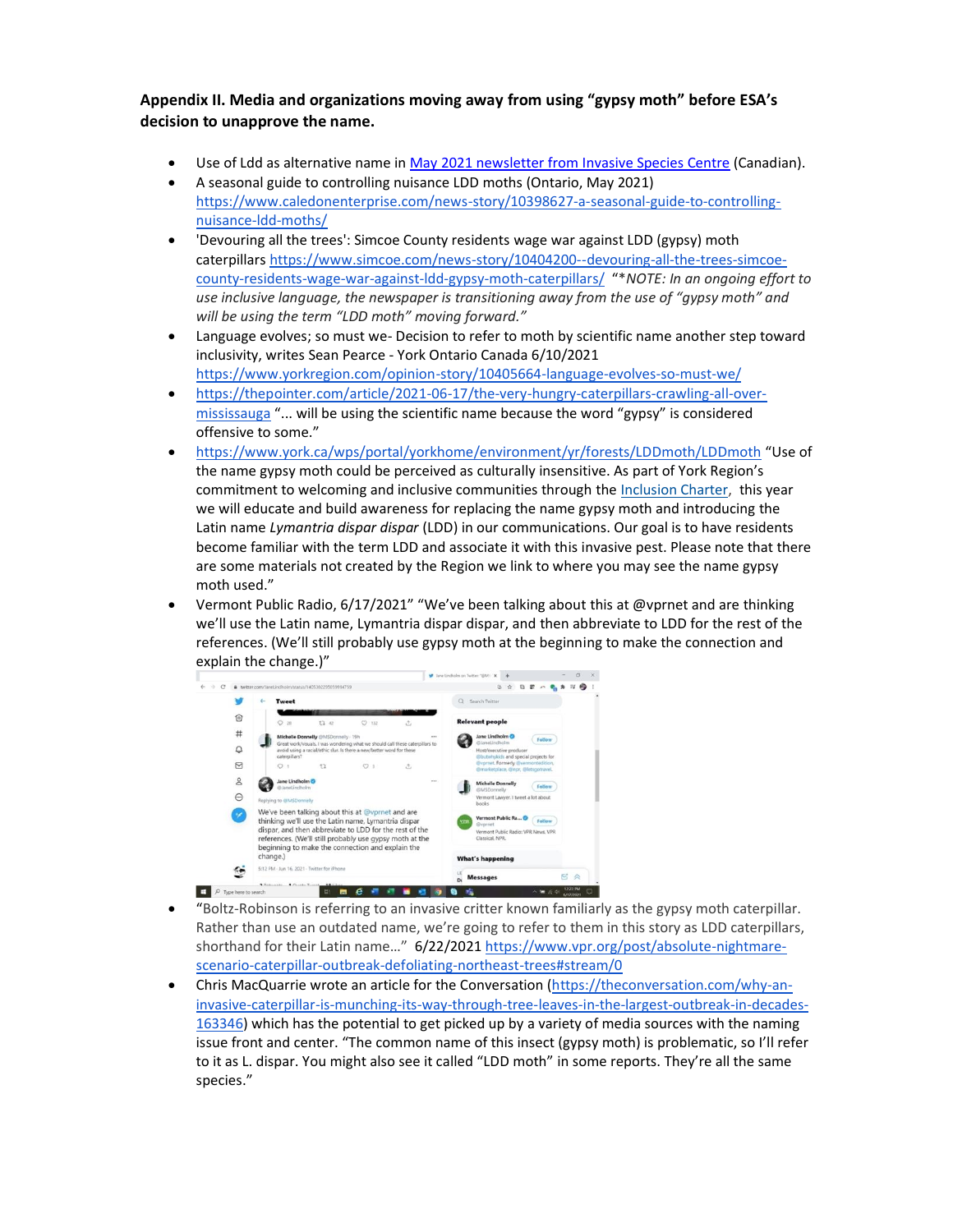<span id="page-8-0"></span>

| Candidate common<br>name | Area used /<br>language / origin | Reference                 | <b>Final Decision and</b><br><b>Justification</b>                                       | <b>Comments</b>                                                                                                                                                                                    |
|--------------------------|----------------------------------|---------------------------|-----------------------------------------------------------------------------------------|----------------------------------------------------------------------------------------------------------------------------------------------------------------------------------------------------|
| Apricot-spinner          | (country of origin<br>missing)   | Fernald & Forbush<br>1896 | Dropped - reference to<br>apricot is confusing (color<br>or fruit?)                     | This is a name from European native range, data missing<br>on country of origin                                                                                                                    |
| Big head moth            | German                           | CABI                      | Dropped - confusing<br>reference                                                        | Translated, from CABI list                                                                                                                                                                         |
| Big-headed nun           | Slovakian                        | Pers. comm.               | Dropped - reference to<br>nuns is not in accordance<br>with ESA's common names<br>rules | Mníška veľkohlava (Slovakia) - nun with big head (literal,<br>alternative from Large headed nun)                                                                                                   |
| Brown arches             | (country of origin<br>missing)   | Fernald & Forbush<br>1896 | Dropped - name in use for a<br>different species                                        | This is a name from European native range, data missing<br>on country of origin                                                                                                                    |
| Cicada moth              | South Korea                      | Pogue & Schaefer<br>2007  | Dropped - use of name of<br>unrelated insect is not best<br>practice                    | Maemi-Nabang, Korean - Cicada moth. Cultural<br>connotation of up and down cycles is likely where the<br>cicada moth name comes from                                                               |
| Common caterpillar       | (country of origin<br>missing)   | Fernald & Forbush<br>1896 | Dropped - not descriptive<br>enough                                                     | This is a name from European native range, data missing<br>on country of origin                                                                                                                    |
| Crepuscular              | Turkey                           | CABI                      | Dropped - other translated<br>names from Turkey that are<br>clearer                     | kir tirtili (Turkey) - Unclear translation. Using online<br>translation; Turkish is crepuscular and is the most likely<br>translation, Turkmen is dirty trash which is possible but<br>less likely |
| Dancing moth             | Japan                            | <b>IUCN</b>               | Dropped - reference to<br>"dancing" calls to mind the<br>Roma stereotypes               | Maimaiga translates to Dancing (or swaying) moth;<br>"dancing" regrettably it calls to mind the Roma stereotypes<br>so this is not likely an appropriate name                                      |
| Dancing poison moth      | Chinese                          | Pers. comm.               | Dropped - reference to<br>"dancing" calls to mind the<br>Roma stereotypes               | Euh-dea-euh (China) - dancing poison moth                                                                                                                                                          |
| Deciduous forest nun     | Swedish                          | Pogue & Schaefer<br>2007  | Dropped - reference to<br>nuns is not in accordance<br>with ESA's common names<br>rules | Lovskogsnunna, Swedish - Deciduous forest nun                                                                                                                                                      |

# **Appendix III. List of historical and translated names that the working group was able to uncover.**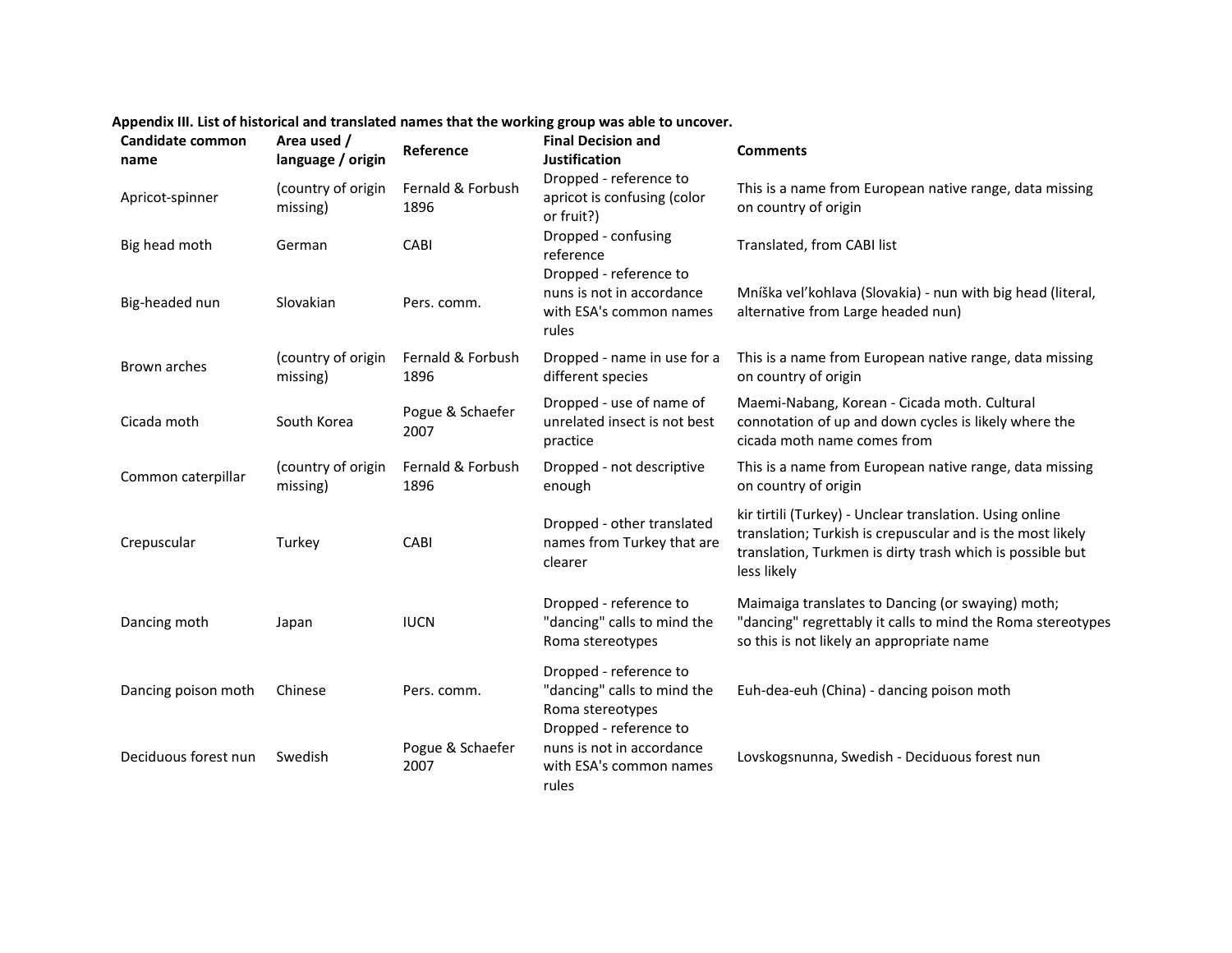| Deciduous forest nun          | Norwegian                      | Pogue & Schaefer<br>2007  | Dropped - reference to<br>nuns is not in accordance<br>with ESA's common names<br>rules | Lovstraesnonne, Norwegian - Deciduous forest nun                                |
|-------------------------------|--------------------------------|---------------------------|-----------------------------------------------------------------------------------------|---------------------------------------------------------------------------------|
| Deciduous forest nun          | Danish                         | Pogue & Schaefer<br>2007  | Dropped - reference to<br>nuns is not in accordance<br>with ESA's common names<br>rules | LoVstraenonne, Danish - Deciduous forest nun                                    |
| Disparate silkworm            | French                         | Pogue & Schaefer<br>2007  | Dropped - not accurate, not<br>a silkmoth/worm                                          | Le Bombyx Disparate, French - Disparate silkworm                                |
| dissimilar bombyx             | (country of origin<br>missing) | Fernald & Forbush<br>1896 | Dropped - not accurate, not<br>a silkmoth/worm                                          | This is a name from European native range, data missing<br>on country of origin |
| Dissimilar nocturnal-<br>moth | (country of origin<br>missing) | Fernald & Forbush<br>1896 | Dropped - not biologically<br>accurate                                                  | This is a name from European native range, data missing<br>on country of origin |
| dissimilar spinner            | (country of origin<br>missing) | Fernald & Forbush<br>1896 | Dropped - not accurate, not<br>a silkmoth/worm                                          | This is a name from European native range, data missing<br>on country of origin |
| Eastern Sponge<br>Caterpillar | French Quebec                  | N/A                       | Dropped - poor translation                                                              | In French QC: using Chenille Spongeuse                                          |
| Forest wool butterfly         | Hungarian                      | Pogue & Schaefer<br>2007  | Dropped - not a butterfly                                                               | Erdei gyapjaslepke, Hungarian - Forest wool butterfly                           |
| Fungus moth                   | Slovenian                      | CABI                      | Dropped - confusing                                                                     | Translated, from CABI list, thematically same as Spongy<br>moth                 |
| fungus moth                   | (country of origin<br>missing) | Fernald & Forbush<br>1896 | Dropped - reference could<br>be confusing; spongy seems<br>like a better option         | This is a name from European native range, data missing<br>on country of origin |
| fungus-caterpillar            | (country of origin<br>missing) | Fernald & Forbush<br>1896 | Dropped - reference could<br>be confusing; spongy seems<br>like a better option         | This is a name from European native range, data missing<br>on country of origin |
| fungus-spinner                | (country of origin<br>missing) | Fernald & Forbush<br>1896 | Dropped - reference could<br>be confusing; spongy seems<br>like a better option         | This is a name from European native range, data missing<br>on country of origin |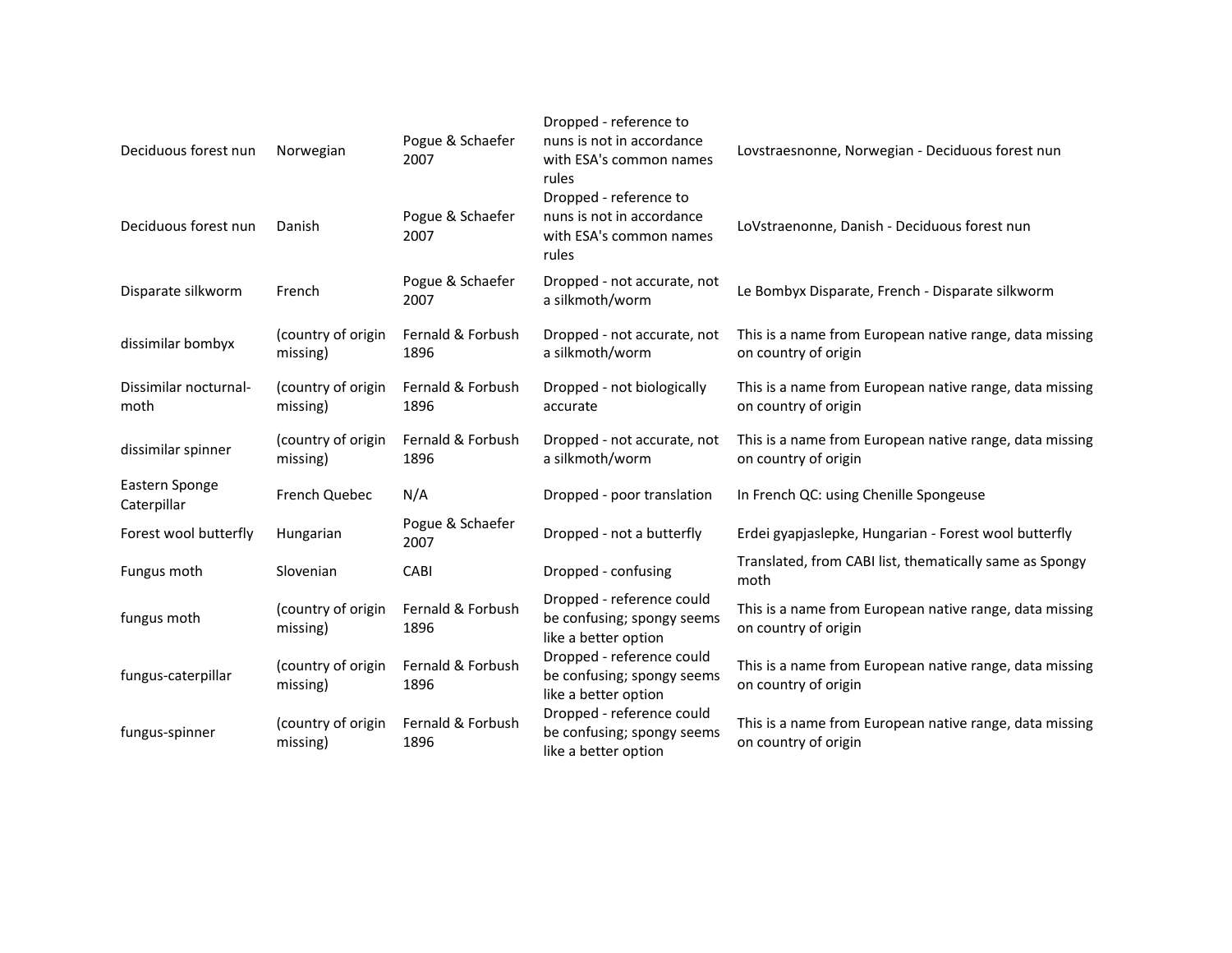| Fuzzy oak caterpillar           | Spanish                        | Pogue & Schaefer<br>2007  | Dropped - hosts extend<br>beyond oaks                                                      | Also found on CABI; Lagarta peluda del los encinares,<br>Spanish - Fuzzy/Hairy oak caterpillar: note, Largarta is<br>lizard literally, but caterpillar colloquially (parallel to in<br>English, how worm can mean caterpillar) |
|---------------------------------|--------------------------------|---------------------------|--------------------------------------------------------------------------------------------|--------------------------------------------------------------------------------------------------------------------------------------------------------------------------------------------------------------------------------|
| Garden nun moth                 | Sweden                         | CABI                      | Dropped - reference to<br>nuns is not in accordance<br>with ESA's common names<br>rules    | Translated, from CABI list, but violates ESA rule on<br>occupations                                                                                                                                                            |
| great fungus-<br>caterpillar    | (country of origin<br>missing) | Fernald & Forbush<br>1896 | Dropped - reference could<br>be confusing; spongy seems<br>like a better option            | This is a name from European native range, data missing<br>on country of origin                                                                                                                                                |
| great-head                      | (country of origin<br>missing) | Fernald & Forbush<br>1896 | Dropped - not descriptive<br>enough                                                        | This is a name from European native range, data missing<br>on country of origin                                                                                                                                                |
| great-head bear                 | (country of origin<br>missing) | Fernald & Forbush<br>1896 | Dropped - confusing<br>reference                                                           | This is a name from European native range, data missing<br>on country of origin                                                                                                                                                |
| great-head spinner              | (country of origin<br>missing) | Fernald & Forbush<br>1896 | Dropped - confusing<br>reference                                                           | This is a name from European native range, data missing<br>on country of origin                                                                                                                                                |
| grizzly/grizzled<br>caterpillar | Turkey                         | Pers. comm.               | Dropped - didn't perform<br>well in polls; people were<br>confused by the term<br>grizzled | Grizzly is likely a reference to light and dark fur (old use of<br>the word) but it's confusing in modern usage                                                                                                                |
| Gubar                           | Romanian                       | Pogue & Schaefer<br>2007  | Dropped - term doesn't<br>translate to English cleanly                                     | Gubar, Romanian; Gubarevih, Croatian; Gubareve or<br>Gubara, Bosnian or Serbian - related to poison, fungus,<br>skin condition, leprosy                                                                                        |
| Gubareve or Gubara              | Bosnian or<br>Serbian          | Pogue & Schaefer<br>2007  | Dropped - term doesn't<br>translate to English cleanly                                     | Gubar, Romanian; Gubarevih, Croatian; Gubareve or<br>Gubara, Bosnian or Serbian - related to poison, fungus,<br>skin condition, leprosy                                                                                        |
| Gubarevih                       | Croatian                       | Pogue & Schaefer<br>2007  | Dropped - term doesn't<br>translate to English cleanly                                     | Gubar, Romanian; Gubarevih, Croatian; Gubareve or<br>Gubara, Bosnian or Serbian - related to poison, fungus,<br>skin condition, leprosy                                                                                        |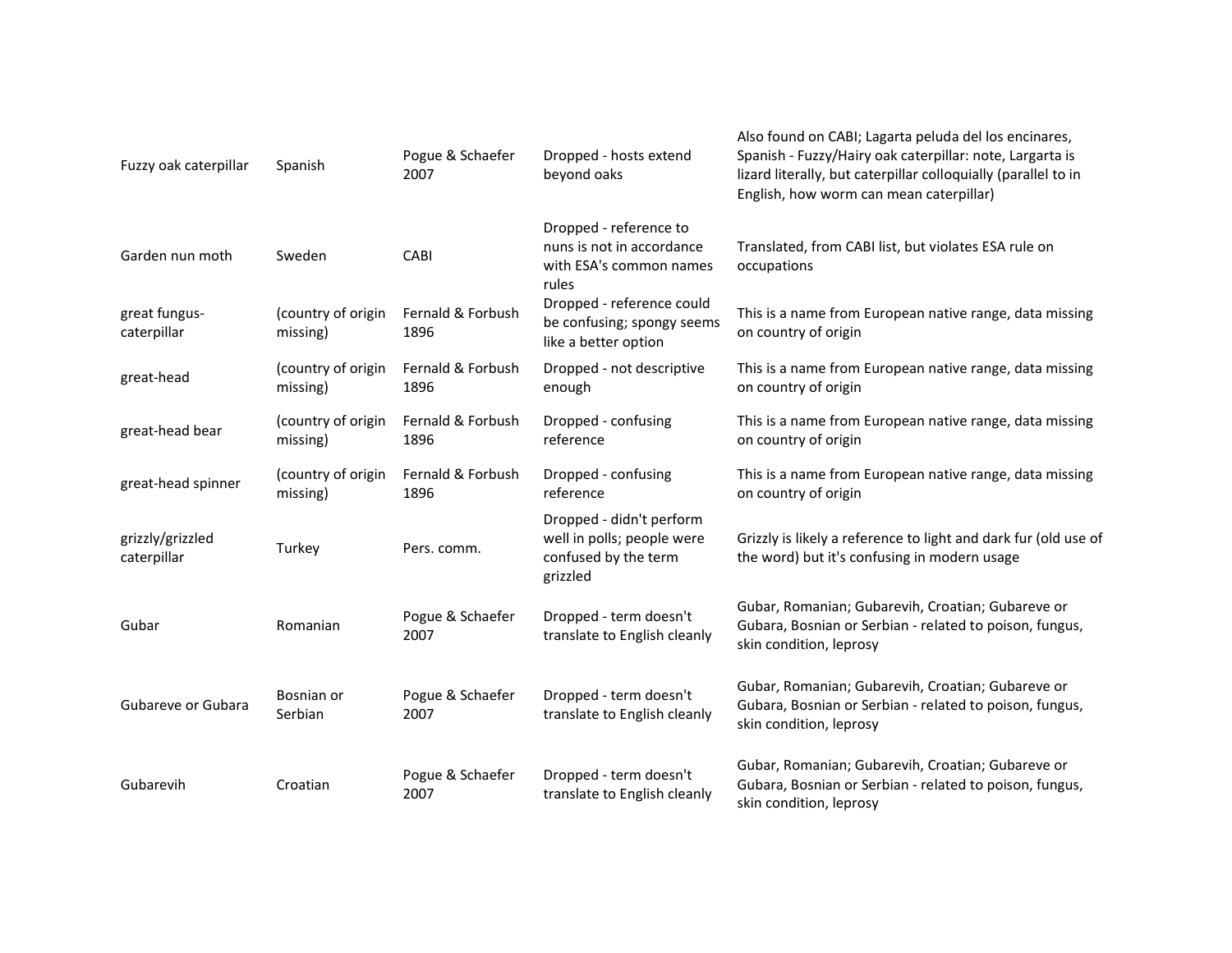| Gypsy butterfly        | Portuguese | Pogue & Schaefer<br>2007 | Dropped - same as original<br>common name                                                                           | Mariposa de cigano, Portuguese - Gypsy butterfly                                                                                                                                                                              |
|------------------------|------------|--------------------------|---------------------------------------------------------------------------------------------------------------------|-------------------------------------------------------------------------------------------------------------------------------------------------------------------------------------------------------------------------------|
| Gypsy moth             | German     | Pogue & Schaefer<br>2007 | Dropped - same as original<br>common name                                                                           | Zigeunermotte, German - Gypsy moth                                                                                                                                                                                            |
| Gypsy moth             | Norwegian  | Pogue & Schaefer<br>2007 | Dropped - same as original<br>common name                                                                           | Sigsyner moth, Norwegian - Gypsy moth                                                                                                                                                                                         |
| Gypsy moth             | Dutch      | Pogue & Schaefer<br>2007 | Dropped - same as original<br>common name                                                                           | Zigeuner mot, Dutch - Gypsy moth                                                                                                                                                                                              |
| Hairy cork caterpillar | Catalonia  | Pers. comm.              | Dropped - not biologically<br>inclusive across range                                                                | Eruga peluda del suro (Catalunia) - Hairy caterpillar of cork                                                                                                                                                                 |
| Hairy oak caterpillar  | Spanish    | Pogue & Schaefer<br>2007 | Dropped - not biologically<br>inclusive across range                                                                | Also found on CABI; Lagarta peluda del los encinares,<br>Spanish - Fuzzy/Hairy oak caterpillar: note, Lagarta is lizard<br>literally, but caterpillar colloquially (parallel to in English,<br>how worm can mean caterpillar) |
| Hairy oak tree moth    | Israel     | CABI                     | Dropped - not biologically<br>inclusive across range                                                                | tavai haalon hasayir (Hebrew/Israel) - hairy oak tree moth -<br>this common name is used for both pine processionary<br>moth and Lymantria dispar in Israel                                                                   |
| Large-headed nun       | Slovakian  | Pogue & Schaefer<br>2007 | Dropped - reference to<br>nuns is not in accordance<br>with ESA's common names<br>rules                             | Mniska vel'kohlava, Slovakian - Large-headed nun                                                                                                                                                                              |
| Leaf cognac            | Norway     | CABI                     | Dropped - confusing<br>reference                                                                                    | Translated, from CABI list, the translation may be bad for<br>this one                                                                                                                                                        |
| Leaf nun               | Finnish    | Pogue & Schaefer<br>2007 | Dropped - reference to<br>nuns is not in accordance<br>with ESA's common names<br>rules                             | Lehtinunna, Finnish - Leaf nun                                                                                                                                                                                                |
| Lymantria              | Italian    | Pogue & Schaefer<br>2007 | Dropped - not best practice<br>to include Latin<br>genus/species in common<br>name according to ESA's<br>guidelines | Limantria, Italian - Lymantria                                                                                                                                                                                                |
| Nun moth               | Finnish    | CABI                     | Dropped - reference to<br>nuns is not in accordance                                                                 | Translated, from CABI list, but violates ESA rule on<br>occupations                                                                                                                                                           |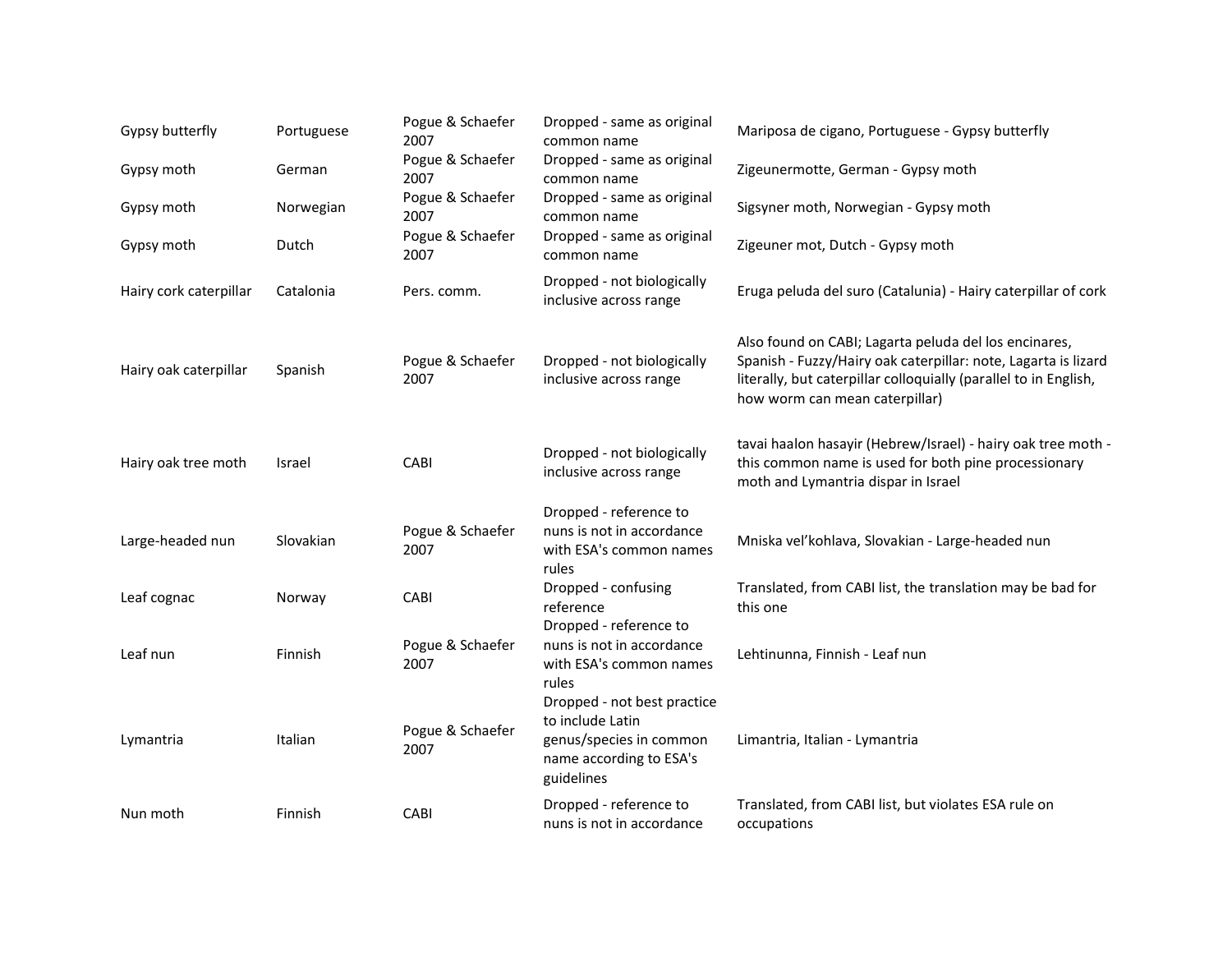#### with ESA's common names rules

| Odd moth            | Italian            | CABI                      | Dropped - could translate<br>similarly to disparate                                                                | Translated, from CABI list, unclear which translation of<br>dispari (odd or uneven) is best         |
|---------------------|--------------------|---------------------------|--------------------------------------------------------------------------------------------------------------------|-----------------------------------------------------------------------------------------------------|
| persimmon           | Chinese            | Pogue & Schaefer          | Dropped - not biologically                                                                                         | name given for L.d.a. in Chinese, no spelling given in                                              |
| caterpillar         |                    | 2007                      | inclusive across range                                                                                             | chinese                                                                                             |
| persimmon tussock   | Chinese            | Pogue & Schaefer          | Dropped - not biologically                                                                                         | name given for L.d.a. in Chinese, no spelling given in                                              |
| moth                |                    | 2007                      | inclusive across range                                                                                             | chinese                                                                                             |
| prairie moth        | Turkey             | Pers. comm.               | Dropped - prairie as an<br>adjective to describe color<br>is not common in U.S.                                    | referencing the color                                                                               |
| rose-spinner        | (country of origin | Fernald & Forbush         | Dropped - not biologically                                                                                         | This is a name from European native range, data missing                                             |
|                     | missing)           | 1896                      | inclusive across range                                                                                             | on country of origin                                                                                |
| Sponge knitter moth | Turkey             | Pers. comm.               | Dropped - already have<br>other shorter sponge-<br>related names, did not<br>perform well in working<br>group poll |                                                                                                     |
| Spongy              | French             | Pogue & Schaefer<br>2007  | Proposed name                                                                                                      | Spongieuse, French - Spongy                                                                         |
| Spongy moth         | France / Quebec    | Fernald & Forbush<br>1896 | Proposed name                                                                                                      | It was a common name given to L. dispar in France, used as<br>"Spongy/Sponge caterpillar" in Quebec |
| Spongy silkmoth     | German             | Pogue & Schaefer<br>2007  | Dropped - not a silkmoth;<br>spongy reference in other<br>names                                                    | Schwammspinner, German - Spongy silkmoth                                                            |
| stem caterpillar    | (country of origin | Fernald & Forbush         | Dropped - not descriptive                                                                                          | This is a name from European native range, data missing                                             |
|                     | missing)           | 1896                      | enough                                                                                                             | on country of origin                                                                                |
| stem-moth           | (country of origin | Fernald & Forbush         | Dropped - not descriptive                                                                                          | This is a name from European native range, data missing                                             |
|                     | missing)           | 1896                      | enough                                                                                                             | on country of origin                                                                                |
| thick-head          | (country of origin | Fernald & Forbush         | Dropped - not descriptive                                                                                          | This is a name from European native range, data missing                                             |
|                     | missing)           | 1896                      | enough                                                                                                             | on country of origin                                                                                |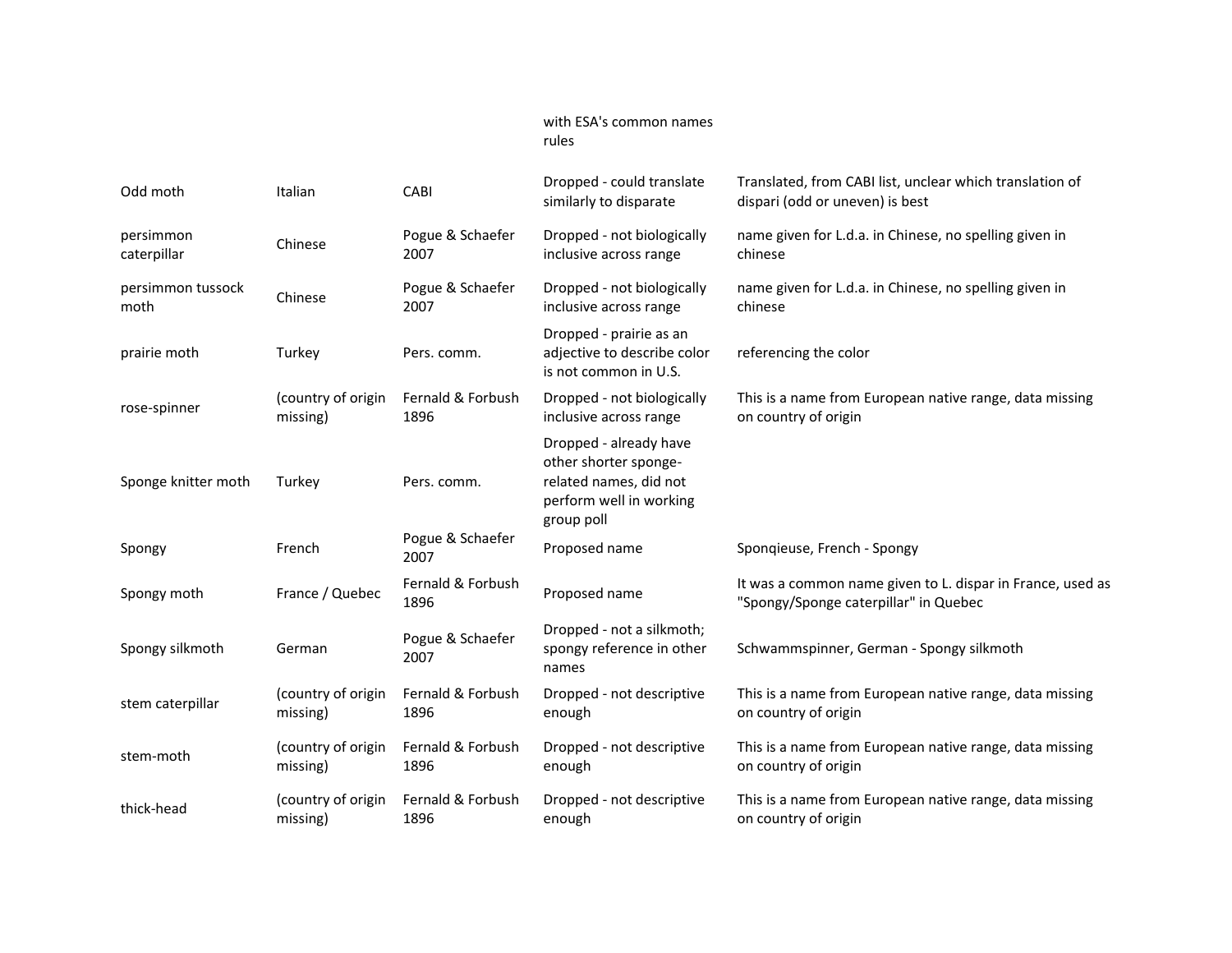| thick-headed bear          | (country of origin<br>missing)             | Fernald & Forbush<br>1896 | Dropped - references are<br>confusing/unclear                            | This is a name from European native range, data missing<br>on country of origin                                                                                  |
|----------------------------|--------------------------------------------|---------------------------|--------------------------------------------------------------------------|------------------------------------------------------------------------------------------------------------------------------------------------------------------|
| tree-caterpillar           | (country of origin<br>missing)             | Fernald & Forbush<br>1896 | Dropped - not descriptive<br>enough, too general                         | This is a name from European native range, data missing<br>on country of origin                                                                                  |
| Tribal (something)<br>moth | Mongolian                                  | Pogue & Schaefer<br>2007  | Dropped - unverified<br>translation                                      | Uruusgul hur erveehei (in Mongolian) - Tribal (hur) moth<br>(translation is incomplete and may not be correct)                                                   |
| Two-fold moth              | (country of origin<br>missing)             | Fernald & Forbush<br>1896 | Dropped - not descriptive<br>enough, too general                         | This is a name from European native range, data missing<br>on country of origin                                                                                  |
| Uneven moth                | Italian                                    | CABI                      | Dropped - could translate<br>similarly to disparate                      | Translated, from CABI list, unclear which translation of<br>dispari (odd or uneven) is best                                                                      |
| Unpaired silkworm          | Russian                                    | Pogue & Schaefer<br>2007  | Dropped - not biologically<br>accurate, not a<br>silkmoth/worm           | Shelkopryad neparniy, Russian - Unpaired silkworm                                                                                                                |
| Unpaired silkworm          | Ukranian                                   | Pogue & Schaefer<br>2007  | Dropped - not biologically<br>accurate, not a<br>silkmoth/worm           | Neparniy shovkopryad, Ukranian - Unpaired silkworm<br>(from dispar, Disparity, based on the biology- Unpaired<br>(not Odd) - pers comm native Ukrainian speaker) |
| Ya-zhou-do-er              | Chinese                                    | Pogue & Schaefer<br>2007  | Dropped - unclear<br>translation                                         | Ya-zhou-do-er (in Chinese) - Asian "do-er" ?? translation is<br>incomplete. The do-er is reminiscent of the entry for<br>poison for another Chinese name.        |
| Zig-zag                    | Spanish                                    | Pogue & Schaefer<br>2007  | Dropped - Zig-Zag is a<br>popular brand of wrapper<br>for rolling blunts | Zig-zag, Spanish - Zig-zag                                                                                                                                       |
| Zig-zag moth               | France,<br>Netherlands,<br>Spanish, Turkey | Fernald & Forbush<br>1896 | Dropped - Zig-Zag is a<br>popular brand of wrapper<br>for rolling blunts | Two names are in historical record for France-Spongy, and<br>Zig-zag                                                                                             |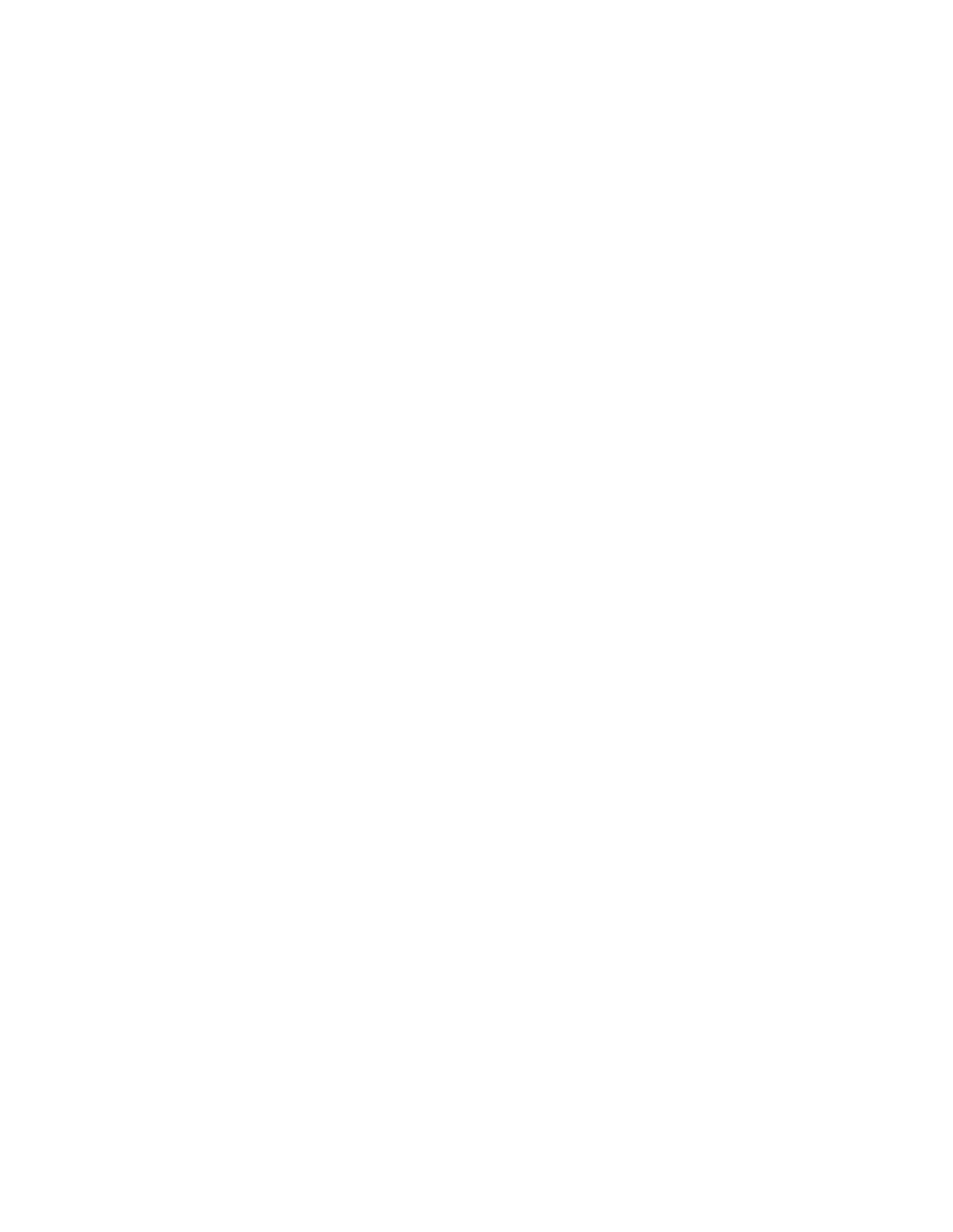#### <span id="page-15-0"></span>**Appendix IV.** *Lymantria dispar* **name change working group roster.**

\*Denotes a member of the steering committee

- Kathryn Bronsky\*
- Kevin Chase\*
- Tom Coleman\*
- Andrea Diss-Torrance\*
- Leigh Greenwood\*
- Ann Hajek\*
- Chris MacQuarrie\*
- Margareta Matache\*
- Robert Simpson\*
- Jonathan Walter \*
- David Adkins
- Spencer Allison
- Damiana Andonova
- Allison Ballantyne
- Elizabeth Barnes
- Meredith Bean
- Michael Bryan
- Max Cawley
- Val Cervenka
- Kevin Cloonan
- Erik Danielson
- Avi Eitam
- Steve Estebo
- Richard Fandino
- Christopher Foelker
- Rémi Hébert
- Joel Keebler
- Melody Keena
- William Koval
- Ree Laforet
- Sara Lalk
- Andrew Liebhold
- Caroline Mach
- Charlotte Malmborg
- Rea Manderino
- Philip Marshall
- Declan McCabe
- Angela Mech
- Rebecca Molina
- Diana Mooij
- Amy Morey
- Hannah Nadel
- Patrice Nielson
- Natasha Northrop
- Ksenia Onufrieva
- Robert Rabaglia
- Nathan Renie
- Gale Ridge
- Chris Sakakihara
- Taylor Scarr
- Katherine Cecilia Sequeira
- Tim Simmons
- Glenn Taylor
- Kimberly Thielen Cremers
- Graham Thurston
- Marie Walton
- Michael Woods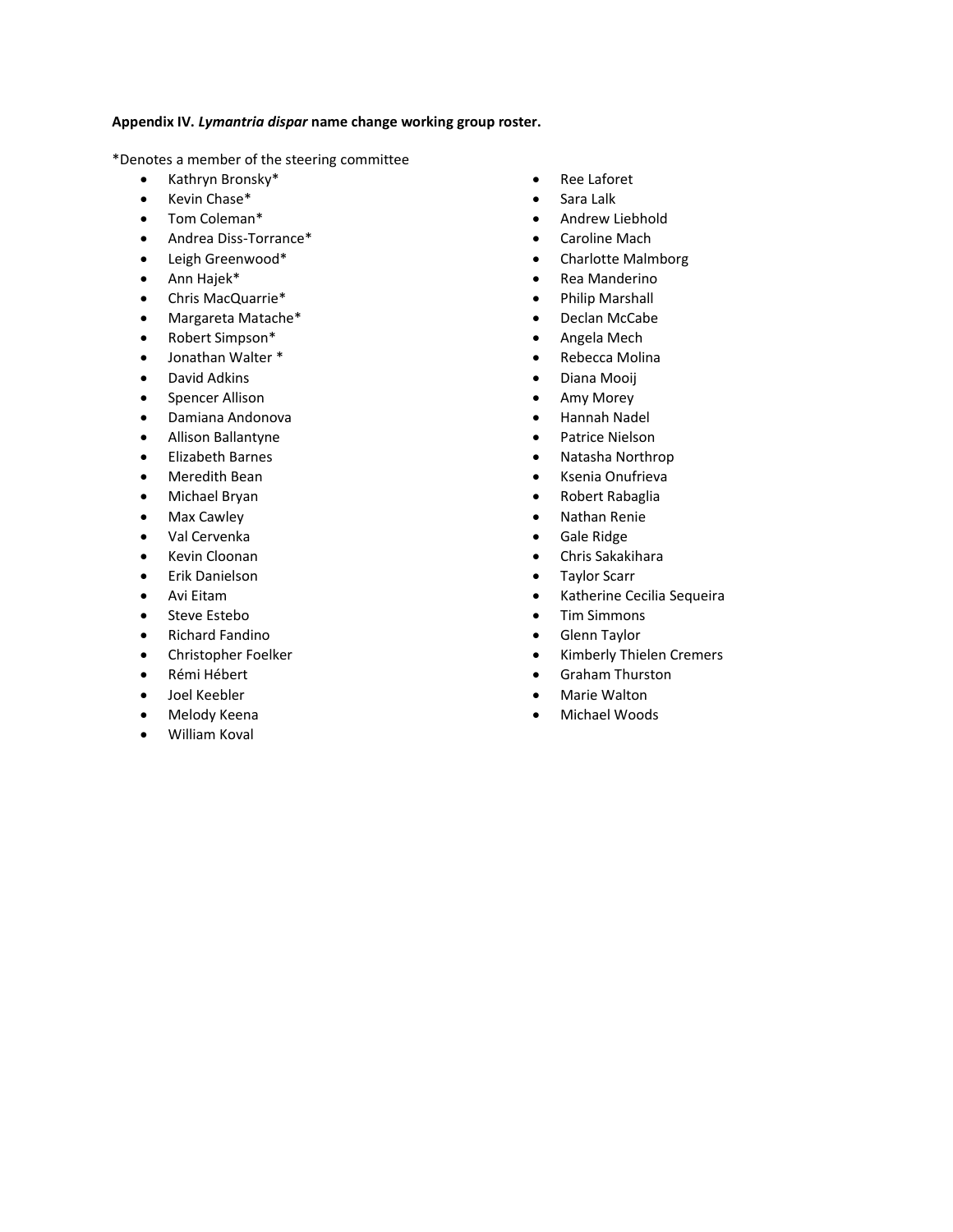# **Appendix V. Full list of names submitted for consideration.**

<span id="page-16-0"></span>

| Candidate common name           | <b>Final Decision and Justification</b>                                            | <b>Comments from submitter</b>                                                                                                                                                                                                                                                                                                                                                                                                                                                                                 |
|---------------------------------|------------------------------------------------------------------------------------|----------------------------------------------------------------------------------------------------------------------------------------------------------------------------------------------------------------------------------------------------------------------------------------------------------------------------------------------------------------------------------------------------------------------------------------------------------------------------------------------------------------|
| (something) tussock moth        | Dropped - other proposed names included tussock                                    | In Canada, we are leading a project to give common names to all<br>species of moths in the country. All species in the subfamily<br>Lymantriinae will be called "Tussock Moth". It would be important<br>that the new name of Lymantria dispar ends by "Tussock Moth" to<br>show how it relates to other species in the same subfamily.                                                                                                                                                                        |
| Afternoon moth                  | Dropped - did not perform well in initial working group poll                       | flying in the late afternoon is distictive of the male                                                                                                                                                                                                                                                                                                                                                                                                                                                         |
| <b>Balloon Caterpillar Moth</b> | Dropped - reference could be confusing, also a bit too long                        | good acronyms and can be applied to both - can't just just common<br>name of gypsy moth, have to do both. It also incorporates biology<br>into the name. Dispar Moth would also work (sent separately)                                                                                                                                                                                                                                                                                                         |
| Banded dusky moth               | Dropped - did not perform well in initial working group poll                       | the moth in its adult form has several bands and strips that go across<br>the wings and can possess muted tans and brown colors                                                                                                                                                                                                                                                                                                                                                                                |
| bat eared moth                  | Dropped - name of other organisms is not best practice                             | It looks like it has bat ears and is more physically descriptive than<br>long eared moth                                                                                                                                                                                                                                                                                                                                                                                                                       |
| Bat-faced moth                  | Dropped - name of other organisms is not best practice                             | Just look at their face                                                                                                                                                                                                                                                                                                                                                                                                                                                                                        |
| <b>Bicolor moth</b>             | Dropped - used to refer to other Lepidopteran                                      | describes appearance                                                                                                                                                                                                                                                                                                                                                                                                                                                                                           |
| Bohemian moth                   | Dropped - relates to Roma people                                                   | Gypsy moth was given this name because it travels widely and<br>although it has been used to denigrate Romany groups, the moth<br>could instead pay tribute to these very same people with a word that<br>is not considered disparaging.                                                                                                                                                                                                                                                                       |
| Caret-marked tussock moth       | Dropped - a bit long, "caret" could be confusing when outreach is<br>done verbally | Carets are the ^^^^ marks and that's what are on the wings                                                                                                                                                                                                                                                                                                                                                                                                                                                     |
| Carl moth or Carl caterpillar   | Dropped - Eponymous                                                                | I just read a NYTimes article about your renaming project, specifically<br>that of Lymantria dispar. I would like to propose Eric Carl as a name.<br>Maybe just one or the other. Carl Moth and Carl Caterpillar come off<br>easier than Eric Caterpillar. This is of course to pay homage to the<br>author of the children's book, "The Very Hungry Caterpillar". I know<br>this is at cross purposes to removing eponymous names, but I also<br>understand that some entomologists display a sense of humor. |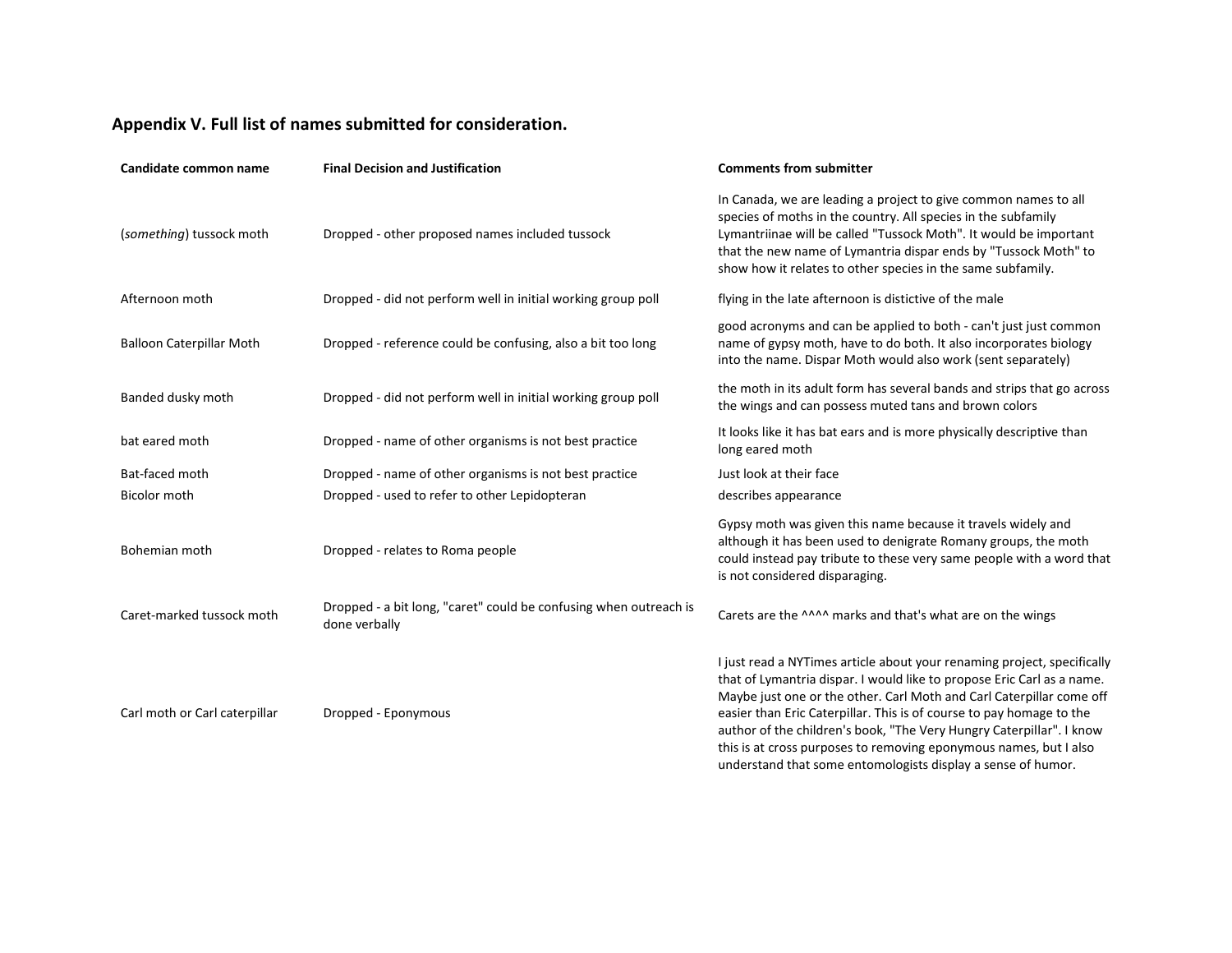| Carle moth                                                                                                   | Dropped - Eponymous                                                      | The name is an homage to Eric Carle writer of teh Very Hungry<br>Caterpillar, as a not to the impact of Lymantria dispar as a defoliating<br>moth.                                                                                                                                                   |
|--------------------------------------------------------------------------------------------------------------|--------------------------------------------------------------------------|------------------------------------------------------------------------------------------------------------------------------------------------------------------------------------------------------------------------------------------------------------------------------------------------------|
| Chevron moth                                                                                                 | Dropped - already in use for another moth                                |                                                                                                                                                                                                                                                                                                      |
| Cruncher moth                                                                                                | Dropped - nonserious                                                     | Fits and sounds good. Fun to say.                                                                                                                                                                                                                                                                    |
| Day flying moth                                                                                              | Dropped - did not perform well in initial working group poll             | flying in the late afternoon is distictive of the male                                                                                                                                                                                                                                               |
| day moth                                                                                                     | Dropped - too general                                                    | flying in the late afternoon is distictive of the male                                                                                                                                                                                                                                               |
| Defoliator moth                                                                                              | Dropped - too general; plenty of other moths defoliate                   |                                                                                                                                                                                                                                                                                                      |
| DELT moth? (for: Dumbo<br>Étienne Léopold Trouvelot, the<br>dude who brought this<br>loveliness to the U.S.) | Dropped - calling a person a dumbo isn't acceptable for a<br>common name |                                                                                                                                                                                                                                                                                                      |
| Delta Traveler Moth                                                                                          | Dropped - relates to stereotypes of Roma people                          | The name describes it's globally mobile habit and also a<br>distinguishing mark on the wings                                                                                                                                                                                                         |
| Despair moth                                                                                                 | Dropped - too negative                                                   | I wanted to suggest a name I thought of almost immediately after<br>reading about the destruction its species leaves behind. "The Despair<br>Moth" or "Moth of Despair" Thank you for your time!                                                                                                     |
| Destroyer moth                                                                                               | Dropped - too negative                                                   | I am a common English dpeaking person who helped plant a forest<br>that is now being eaten by Lymantria dispar. An obvious candidate<br>common name would be "Destroyer Moth"; a name that leaves little<br>ambiguity as to which moth it refers. It is also a litteral translation of<br>the latin. |
| Destroyer Moth                                                                                               | Dropped - too negative                                                   | Lymantria meaning is destroyer                                                                                                                                                                                                                                                                       |
| Destroyer Moth                                                                                               | Dropped - too negative                                                   | Lymantria means destroyer in latin                                                                                                                                                                                                                                                                   |
| destroyer moth, filthy moth                                                                                  | Dropped - too negative                                                   | the greek root of "Lyma" translates to destruction, filth                                                                                                                                                                                                                                            |
| Dimorphic defoliator moth                                                                                    | Dropped - similar concept to "disparate," but disparate polled<br>better | References genus and species, with "defoliator" being an alternative<br>to "destroyer" (=Lymantria)                                                                                                                                                                                                  |
| Dimorphic destroyer moth                                                                                     | Dropped - too negative                                                   | It connect to the Latin name (Lymantria = destroyer, dispar =<br>separate; references the sexual dimorphism of the adults)                                                                                                                                                                           |
| Dimorphic Destroyer Moth                                                                                     | Dropped - too negative                                                   | Dimorphic Destroyer is translated from species (dispar) and genus<br>(Lymantria). I think if you go this route the shorter version could be<br>offensive: Asian Destroyer Moth in particular.                                                                                                        |
| dimorphic silkworm                                                                                           | Dropped - not a silkworm                                                 | It describes the insect very well, dimorphic it is a translation of<br>species name, it is also a translation from Russian language where<br>this insect is native                                                                                                                                   |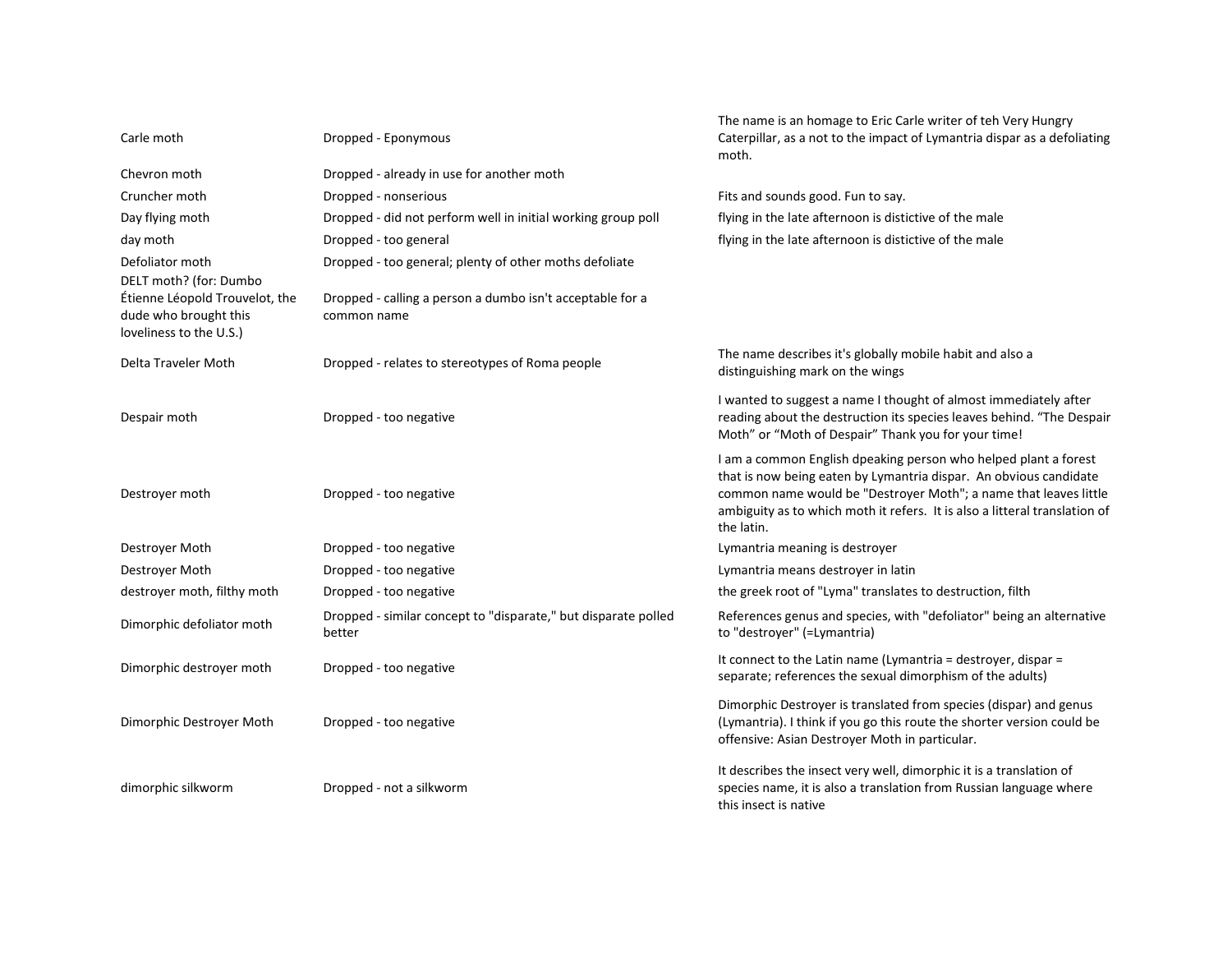| Dimorphic tussock moth                           | Dropped - similar to "disparate," but disparate polled better                                                                                                                                                                                                                                      |                                                                                                                                                                                     |
|--------------------------------------------------|----------------------------------------------------------------------------------------------------------------------------------------------------------------------------------------------------------------------------------------------------------------------------------------------------|-------------------------------------------------------------------------------------------------------------------------------------------------------------------------------------|
| Dirigible Moth                                   | Dropped - unclear/confusing reference is not helpful to the public                                                                                                                                                                                                                                 | If it was named for its ability to float on air sacs, Dirigible Moth<br>sounds right.                                                                                               |
| Dispar Moth                                      | Dropped - Latin use is not ideal (disparate remains an option)                                                                                                                                                                                                                                     | dispar means dimorphic, which is true for this species. For European<br>it is particularly appropriate because you have a flightless female.<br>DM acronyms are easy switch from GM |
| Disparate Destroyer Moth                         | Dropped - too negative                                                                                                                                                                                                                                                                             | a literal translation of the latin name                                                                                                                                             |
| Disparate moth                                   | Dropped - polled well, but concern among outreach professionals<br>and groups who work with the public that disparate is not<br>common enough language, people will think it is "desparate"                                                                                                        | simple short translation without the "destroyer" negative<br>connotation                                                                                                            |
| Disparate tussock moth                           | Dropped - polled well, but concern among outreach professionals<br>and groups who work with the public that disparate is not<br>common enough language, people will think it is "desparate";<br>name also gets long when tussock is added, and tussock is also<br>not a word in the common lexicon |                                                                                                                                                                                     |
| Dissimilar moth                                  | Dropped - did not perform well in initial working group poll                                                                                                                                                                                                                                       | The greek root of "dispar" translates to unequal, unlike in reference<br>to the adults; "dissimilar" has been used in several common names<br>for this species in Europe            |
| Drifter/Drifting Moth                            | Dropped - relates to stereotypes of Roma people                                                                                                                                                                                                                                                    | Carried slowly by current of air/moving passively decribes larval<br>movement                                                                                                       |
| Dusky moth                                       | Dropped - dusky moth used for another insect                                                                                                                                                                                                                                                       | From suggestion of Banded dusky moth, but simpler                                                                                                                                   |
| Dusty banded tree moth                           | Dropped - Dusty has negative pop culture use                                                                                                                                                                                                                                                       | It is descriptive of its appearance and where it will be found, which<br>will help with IDs in the future.                                                                          |
| Dusty chevron moth                               | Dropped - Dusty has negative pop culture use                                                                                                                                                                                                                                                       |                                                                                                                                                                                     |
| Dusty crescent moth                              | Dropped - Dusty has negative pop culture use                                                                                                                                                                                                                                                       | Both adult males and females have a chevron or crescent on the<br>outer forewing margin. Also, both are heavy with scales (dusty)                                                   |
| Eurafrasian wanderer or<br>Eurafrasian traveller | Dropped - relates to stereotypes of Roma people                                                                                                                                                                                                                                                    | The name covers the native range of this species and covers the<br>innate ability to move travel great distances in their environment                                               |
| Eurasian traveller moth                          | Dropped - relates to stereotypes of Roma people                                                                                                                                                                                                                                                    |                                                                                                                                                                                     |
| European Lymantria Moth                          | Dropped - geographic references are discouraged according to<br>ESA's guidelines                                                                                                                                                                                                                   |                                                                                                                                                                                     |
| European Wooly Hardwood<br>Moth                  | Dropped - geographic references are discouraged according to<br>ESA's guidelines                                                                                                                                                                                                                   |                                                                                                                                                                                     |
| <b>Eygptian Moth</b>                             | Dropped - relates historical roots of "gypsy"                                                                                                                                                                                                                                                      | That's where the word comes from the orign of gypsy at<br>etymonline.com                                                                                                            |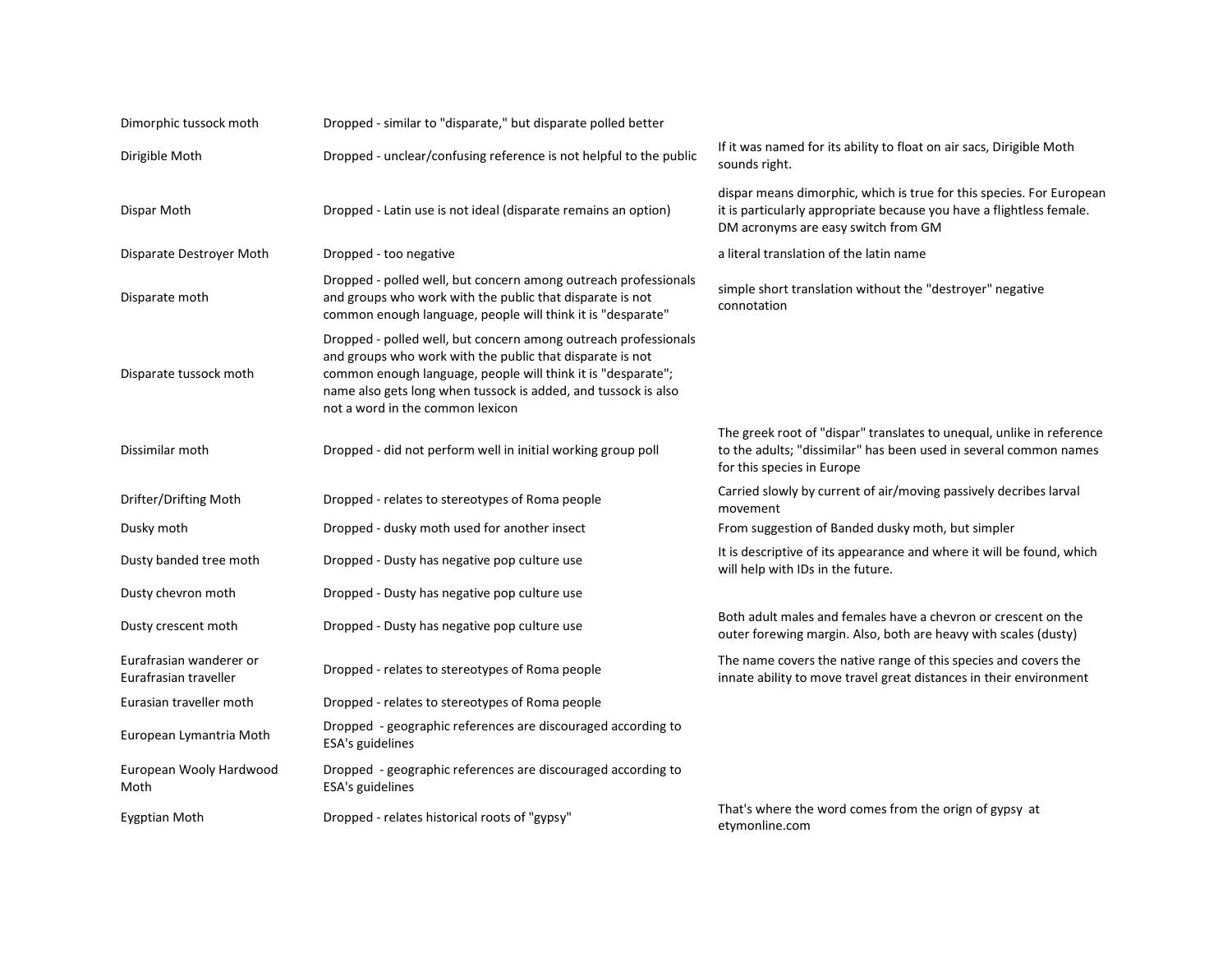| <b>False Silk Moth</b>       | Dropped - Not biologically accurate                                       | It references the original intent of bringing the insect over, although<br>it is in the wrong family to be a true silk moth                                                                                 |
|------------------------------|---------------------------------------------------------------------------|-------------------------------------------------------------------------------------------------------------------------------------------------------------------------------------------------------------|
| <b>Feathered Devil Moth</b>  | Dropped - too negative                                                    | This moth needs a name that will command attention, like the<br>Murder Hornet. The name is in reference to the feathered antenna<br>and it's devilish character.                                            |
| Fennec Fox Moth              | Dropped - refernece to other animal is confusing                          | The large brushed antennae mimic the shape of Fennec Fox ears                                                                                                                                               |
| flightless lymantria         | Dropped - Not biologically accurate                                       | refers to the female moth and Latin name, similar to the common<br>name cecropia moth                                                                                                                       |
| foliage phantom              | Dropped - unclear/confusing reference                                     | pale colors, numerous hosts, not a outbreak pest all the time, but<br>when it is, you notice it and need to call "ghostbusters" (forest<br>health specialists!)                                             |
| Foliage phantom moth         | Dropped - unclear/confusing reference                                     | This name sufficiently summarizes the ecological niches occupied by<br>this moth; it devours foliage and is hard to see in flight due to its<br>white color.                                                |
| forest chevron moth          | Dropped - chevron used for another moth                                   |                                                                                                                                                                                                             |
| forest defoliator moth       | Dropped - not specific; many forest defoliators                           |                                                                                                                                                                                                             |
| Forest Parachute Caterpillar | Dropped - reference is not helpful to the public                          | like the similar Tent types                                                                                                                                                                                 |
| frowny cyclops               | Dropped - non-serious suggestion                                          | because of the unusual markings on the wings                                                                                                                                                                |
| Fur Baby                     | Dropped - non-serious suggestion                                          |                                                                                                                                                                                                             |
| Fuzzy Foe Moth               | Dropped - non-serious suggestion                                          | Because it's a fuzzy moth that is also a foe to our trees.                                                                                                                                                  |
| <b>Fuzzy Moth</b>            | Dropped - nonserious                                                      | It is not offensive and it describes what it looks like                                                                                                                                                     |
| Gadmar moth                  | Dropped - Not a real word                                                 | Gad = to move about Mar= to inflict damage                                                                                                                                                                  |
| Garfield Moth                | Dropped - pop culture references are not appropriate for a<br>common name | They have the same appetite as Garfield the Cat                                                                                                                                                             |
| Gatsby moth                  | Dropped - pop culture references are not appropriate for a<br>common name | The GM, like most insects, are followers, traveling without a purpose<br>or reason.                                                                                                                         |
| <b>General Caterpillar</b>   | Dropped - confusing                                                       | Change from General Moth to this, again because of large host range<br>and wide distribution                                                                                                                |
| <b>General Moth</b>          | Dropped - confusing                                                       | L. dispar has a large host range and using 'general' may imply or give<br>understanding it feeds on many species. And second, acronym will<br>remain GM and help with changes for information and education |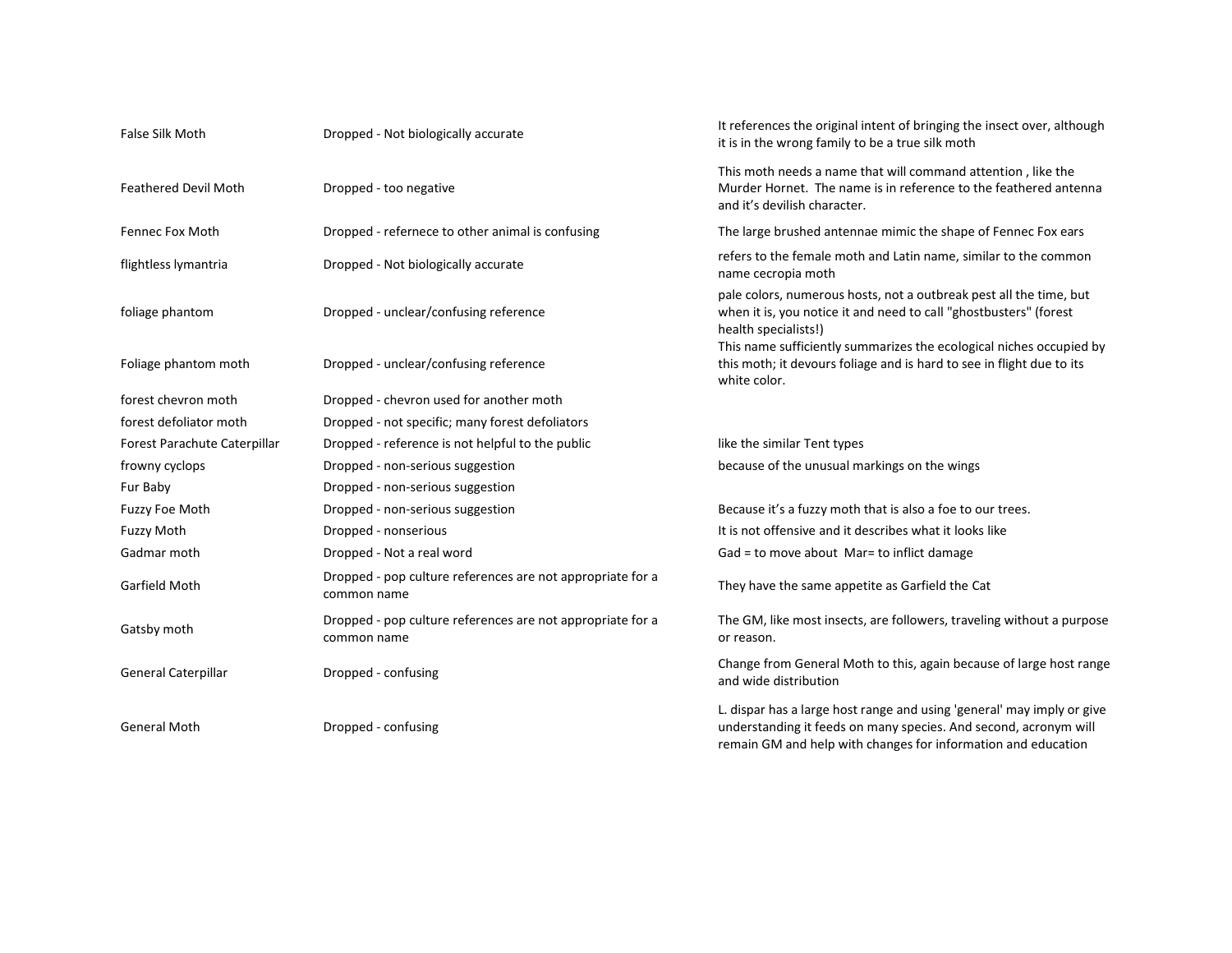| Ghost face                              | Dropped - pop culture references are not appropriate for a<br>common name                                                                                                     | This is the epithet given to the antagonist in the "Scream" movie<br>series, in which they wear a ghost mask with elongated eyes. The<br>head capsule of Lymantria dispar has frequently been said to<br>resemble a "Scream mask" like this character. This connection<br>makes it easy to identify in its larval stage and differentiate it from<br>other larval defoliators in our area. |
|-----------------------------------------|-------------------------------------------------------------------------------------------------------------------------------------------------------------------------------|--------------------------------------------------------------------------------------------------------------------------------------------------------------------------------------------------------------------------------------------------------------------------------------------------------------------------------------------------------------------------------------------|
| Gipsy moth                              | Dropped - mispelling/alternative spelling of gypsy                                                                                                                            | <b>Historical reference</b>                                                                                                                                                                                                                                                                                                                                                                |
| <b>Global Hiker Moth</b>                | Dropped - relates to stereotypes of Roma people                                                                                                                               |                                                                                                                                                                                                                                                                                                                                                                                            |
| global moth                             | Dropped - nonspecific                                                                                                                                                         |                                                                                                                                                                                                                                                                                                                                                                                            |
| <b>Global Traveler Moth</b>             | Dropped - relates to stereotypes of Roma people                                                                                                                               |                                                                                                                                                                                                                                                                                                                                                                                            |
| Glutton / Gluttony / Gluttonous<br>Moth | Negative connotation                                                                                                                                                          | Multiple Entries - combined (note from submitter: While being<br>suitably descriptive, it's not overly dramatic or sensational. This<br>name would have the benefit of keeping the same initials (GM) as<br>the previous common name, easing the transition for acronym<br>monikers (e.g. - GM STS).                                                                                       |
| Gobble Moth                             | Dropped - nonserious                                                                                                                                                          | Because it keeps the "GM" abbreviation and they gobbles up leaves.<br>Gobble literally means "to devour greedily". :)                                                                                                                                                                                                                                                                      |
| golden quarter moth                     | Dropped - reference is confusing - what's a golden quarter?                                                                                                                   | Golden Quarter is used to roughly describe the egg mass.                                                                                                                                                                                                                                                                                                                                   |
| Golden Royal Moth                       | Dropped - reference is confusing, would require lots of<br>explanation                                                                                                        | When both (male and female) are in rest position, the fur of their<br>torax in convination with their wings looks like a royal cape from the<br>mid century.                                                                                                                                                                                                                               |
| Gorging moth                            | Dropped - "gorging" has connotations with eating disorders;<br>would prefer to move away from GM acronym so that people<br>don't keep just using gypsy moth                   | Describes its appetite accurately and would keep the same 'GM'<br>acronym (most trap IDs in CA use 'GM' in the naming convention for<br>this insect, would make transitioning to the new name easier by not<br>requiring every trap ID to be updated).                                                                                                                                     |
| Gozer Moth                              | Dropped - pop culture references are not appropriate for a<br>common name                                                                                                     | named after the fictional Gozer the Destroyer/Gozer the Traveler;<br>and still "GM                                                                                                                                                                                                                                                                                                         |
| Great defoliator moth                   | Dropped - this was a polarizing name; ultimately, people didn't<br>like "great" as a modifier, as there are other worse defoliators;<br>concern that the name sounded comical | Why not? This is what the Lymantria dispar does                                                                                                                                                                                                                                                                                                                                            |
| Gregarious moth or caterpillar          | Dropped - gregarious is kind of a confusing reference                                                                                                                         | because of the many host trees/plants and wide range of<br>distribution and wide spread epidemics                                                                                                                                                                                                                                                                                          |
| Gremlin Moth                            | Dropped - non-serious suggestion                                                                                                                                              |                                                                                                                                                                                                                                                                                                                                                                                            |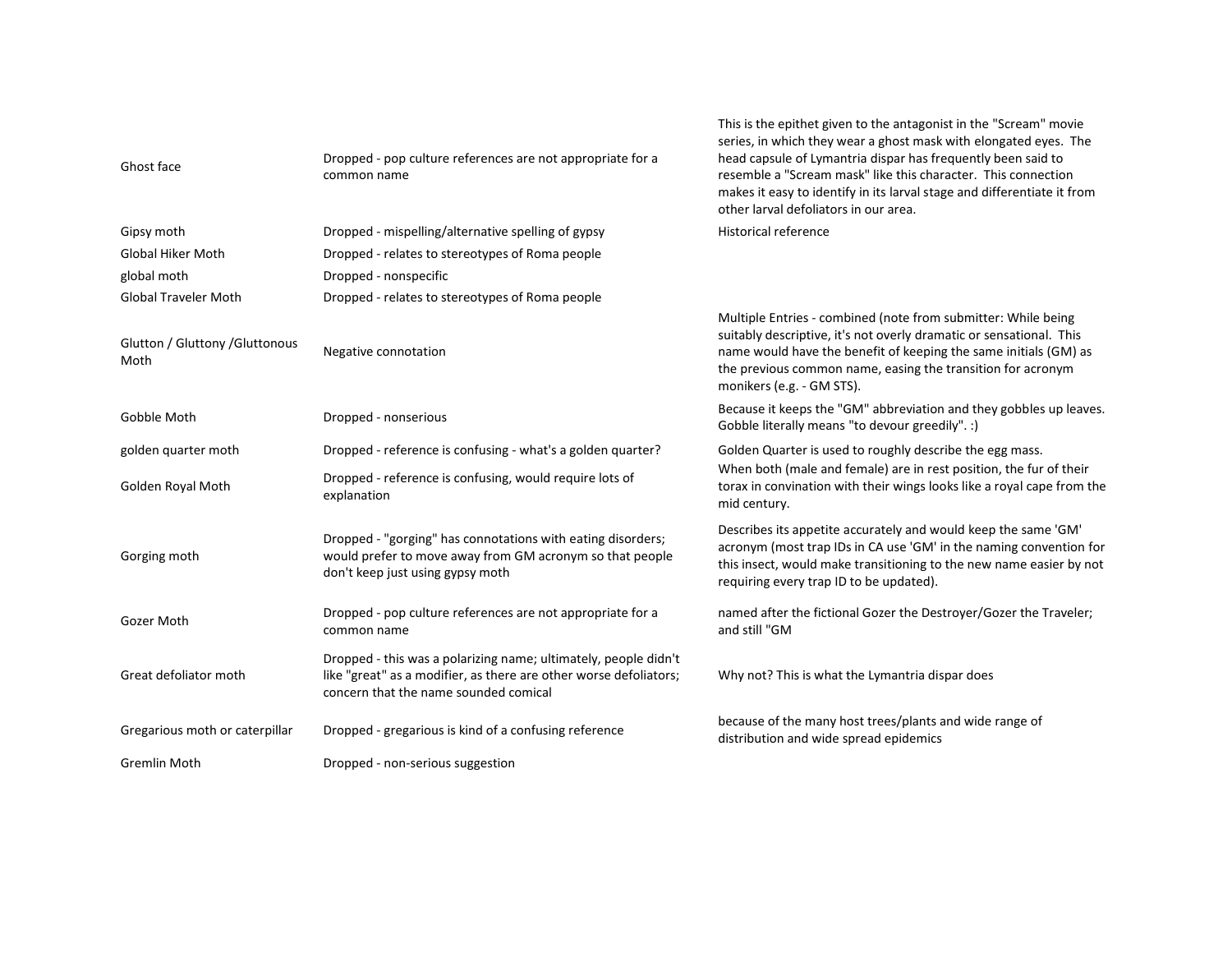| <b>Gusty Moth</b>              | Dropped - too similar to old name                                                          | The original name was derived becasue of its abiulity to move with<br>the wind and the similar name would potentailly reduce confusion<br>for citizens. From a selfish standpoint, all of our regulatory<br>documentation could still use GM as the designated abbreviation.                                                                                                                                                                                                                                                                                                                                                                                     |
|--------------------------------|--------------------------------------------------------------------------------------------|------------------------------------------------------------------------------------------------------------------------------------------------------------------------------------------------------------------------------------------------------------------------------------------------------------------------------------------------------------------------------------------------------------------------------------------------------------------------------------------------------------------------------------------------------------------------------------------------------------------------------------------------------------------|
| Gyp Moth                       | Dropped - just shortened version of gypsy                                                  | it is as close has possible without saying "gypsy" and the public will<br>know what we are talking about. There is 150 year history of Gypsy<br>moth here and the public will always use Gypsy so if we use "gyp"<br>they will understand                                                                                                                                                                                                                                                                                                                                                                                                                        |
| gypsum moth                    | Dropped - too similar to old name                                                          | In the general public the word "gypsum" will bring to mind<br>associations with the mineral, which accurately describes the<br>coloration of both male and female adult Ld and the egg masses<br>(mottled white, gray, tan.) The word gypsum is derived from the<br>Greek word for plaster and has no association whatever to the<br>offensive name, and yet, is phonetically similar enough that it should<br>be easily transitioned to for outreach purposes. This should allow us<br>to make this change while retaining the 100+ years of cumulative<br>effort that have made the former name one of the most<br>recognizable insect names in North America. |
| Hairy jewelled caterpillar     | Dropped - reference to jewelled is confusing                                               | describes appearance                                                                                                                                                                                                                                                                                                                                                                                                                                                                                                                                                                                                                                             |
| happy-hour moth                | Dropped - reference to happy hour not appropriate for a common<br>name                     | flying in the late afternoon is distictive of the male, also the ziging<br>and zagging flight. Maybe too silly                                                                                                                                                                                                                                                                                                                                                                                                                                                                                                                                                   |
| hardwood chevron moth          | Dropped - chevron used for another moth                                                    |                                                                                                                                                                                                                                                                                                                                                                                                                                                                                                                                                                                                                                                                  |
| hardwood defoliator moth       | Dropped - not specific enough; many defoliators of hardwood                                |                                                                                                                                                                                                                                                                                                                                                                                                                                                                                                                                                                                                                                                                  |
| hardwood forest tussock moth   | Dropped - too long                                                                         | L. dispar predominantly feeds on hardwood tree foliage and it is a<br>tussock moth.                                                                                                                                                                                                                                                                                                                                                                                                                                                                                                                                                                              |
| Hare Moth                      | Dropped - name of other organisms is not best practices                                    | This species is the color of wild hares, has fluffy ear-like antennae,<br>and like wild hares eats pine and oak leaves                                                                                                                                                                                                                                                                                                                                                                                                                                                                                                                                           |
| Hassock Moth                   | Dropped - not common english                                                               | Similar descriptor as tussock (to describe the caterpillars).                                                                                                                                                                                                                                                                                                                                                                                                                                                                                                                                                                                                    |
| hitchhiker moth                | Dropped - relates to stereotypes of Roma people                                            | Multiple Entries - combined                                                                                                                                                                                                                                                                                                                                                                                                                                                                                                                                                                                                                                      |
| imported false silk moth       | Dropped - reinforces possibly false historical tale, also defines spp<br>by what it is not | I wanted to propose "imported false silk moth" to exemplify the<br>origin and mistaken identity that led to this organism becoming an<br>invasive species in the United States.                                                                                                                                                                                                                                                                                                                                                                                                                                                                                  |
| Indiscriminate defoliator moth | Dropped - a bit too long, not common language                                              | Captures the impacts of the moth. Has wide host range and<br>defoliates                                                                                                                                                                                                                                                                                                                                                                                                                                                                                                                                                                                          |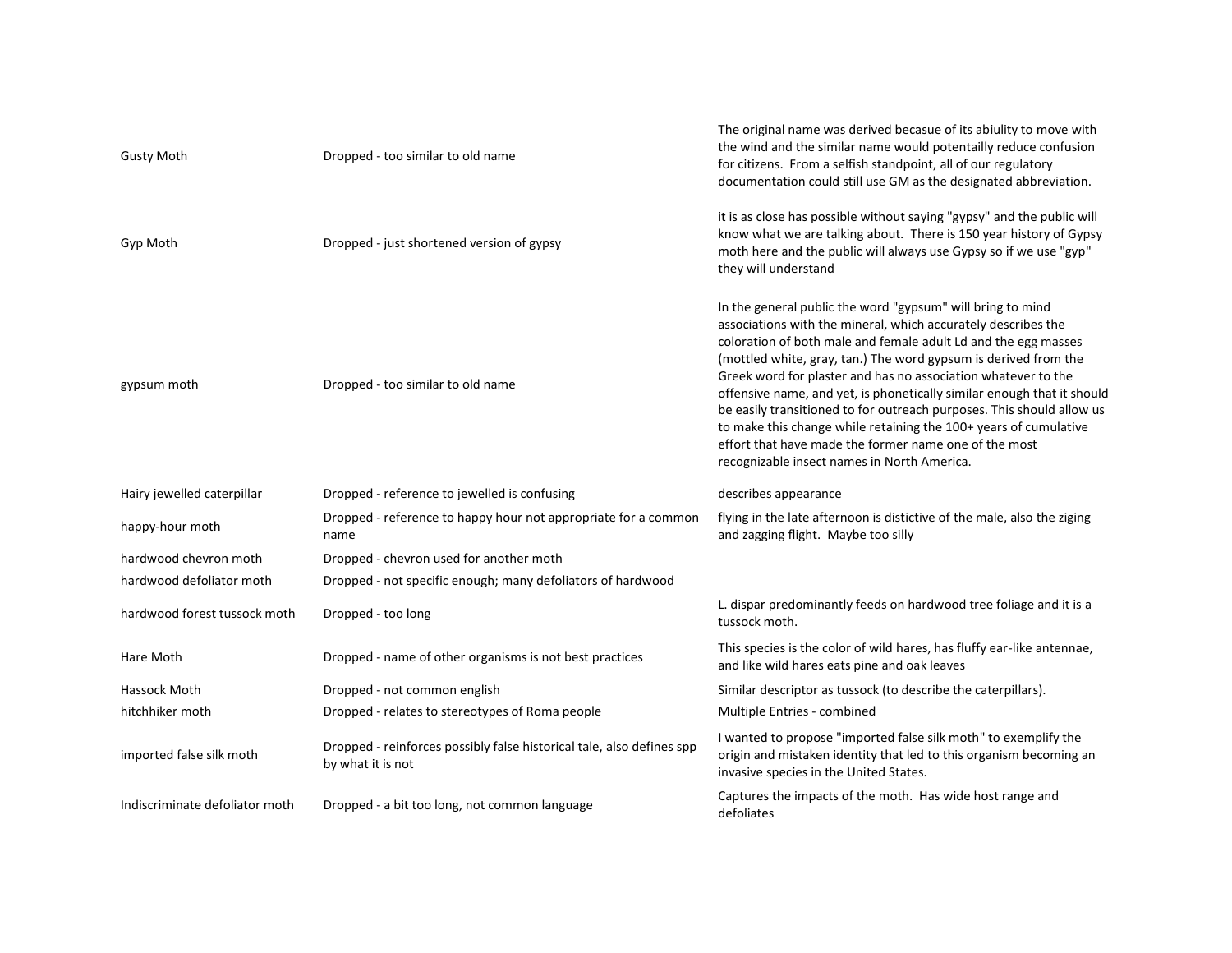| Inordinate moth                              | Dropped - did not perform well in initial working group poll                                    |                                                                                                                                                                                                                                                       |
|----------------------------------------------|-------------------------------------------------------------------------------------------------|-------------------------------------------------------------------------------------------------------------------------------------------------------------------------------------------------------------------------------------------------------|
| invasive tussock moth                        | Dropped - to most of the northern hemisphere it is indeed native.<br>So this would be confusing |                                                                                                                                                                                                                                                       |
| Itinerant moth                               | Dropped - relates to stereotypes of Roma people                                                 | It is similar to gypsy, but non-offensive, and would work well with<br>the subspecies names, like European itinerant moth, Asian itinerant<br>moth, etc.                                                                                              |
| LDD / LD moth                                | Dropped - if taxonomy ever changes, reference becomes<br>meaningless                            | Multiple Entries- combined                                                                                                                                                                                                                            |
| leaf reaver moth                             | Dropped - not a real word                                                                       | L. dispar will bereave a forest of its leaves, and possibly, its trees.                                                                                                                                                                               |
| Leaf-eating moth                             | Dropped - not-specific enough; lots of moths eat leaves                                         |                                                                                                                                                                                                                                                       |
| Linnaeus's Traveler Moth                     | Dropped - Eponymous                                                                             |                                                                                                                                                                                                                                                       |
| locust moth                                  | Dropped - name of other organisms is not best practice                                          |                                                                                                                                                                                                                                                       |
| Lydi Moth                                    | Dropped - Not a real word                                                                       | Because it is part of the technical name and it's short easy to<br>memorize @                                                                                                                                                                         |
| Lylymar                                      | Dropped - Not a real word                                                                       | Or maybe this is a typo?                                                                                                                                                                                                                              |
| Lyma moth                                    | Dropped - Not a real word                                                                       | IT is close to the species name and easy to remember and<br>pronounce. Thank you for considering this name.                                                                                                                                           |
| Lyman moth or Linneaus moth                  | Dropped - Eponymous                                                                             | Lyman is short for Lymantria and Linneaus is the name of the guy<br>who named it originally                                                                                                                                                           |
| Lymantria dispar dispar aka LDD<br>for short | Dropped - Latin use is not ideal                                                                | Name change and awareness already being implemented by many<br>organizations including different levels of gov't and municipalities,<br>conservation partners, etc to communicate to residents, changing<br>the name again would add to the confusion |
| Lymantria moth                               | Dropped - Latin use is not ideal                                                                | It reflects the genus so why not keep it simple                                                                                                                                                                                                       |
| Lypar moth                                   | Dropped- not a real word                                                                        | Referring to these invasive moths as gypsy doesn't make sense; a<br>simpler name using a compacted version of its scientific name would<br>be easier to remember as these are not a local insect.                                                     |
| mammoth moth                                 | Dropped - name of other organisms is not best practice                                          |                                                                                                                                                                                                                                                       |
| Manifest Destroyer Tussock<br>Moth           | Dropped - too negative, "manifest" is confusing                                                 |                                                                                                                                                                                                                                                       |
| <b>Marauder Moth</b>                         | Dropped - "marauder" is too negative                                                            | I also thought the alliteration of the two 'M' words worked well. This<br>name is somewhat descriptive of this species' impacts, and<br>'marauder' is somewhat synonymous with the genus name<br>Lymantria (Destroyer).                               |
| Marbled Wanderer                             | Dropped - relates to stereotypes of Roma people                                                 |                                                                                                                                                                                                                                                       |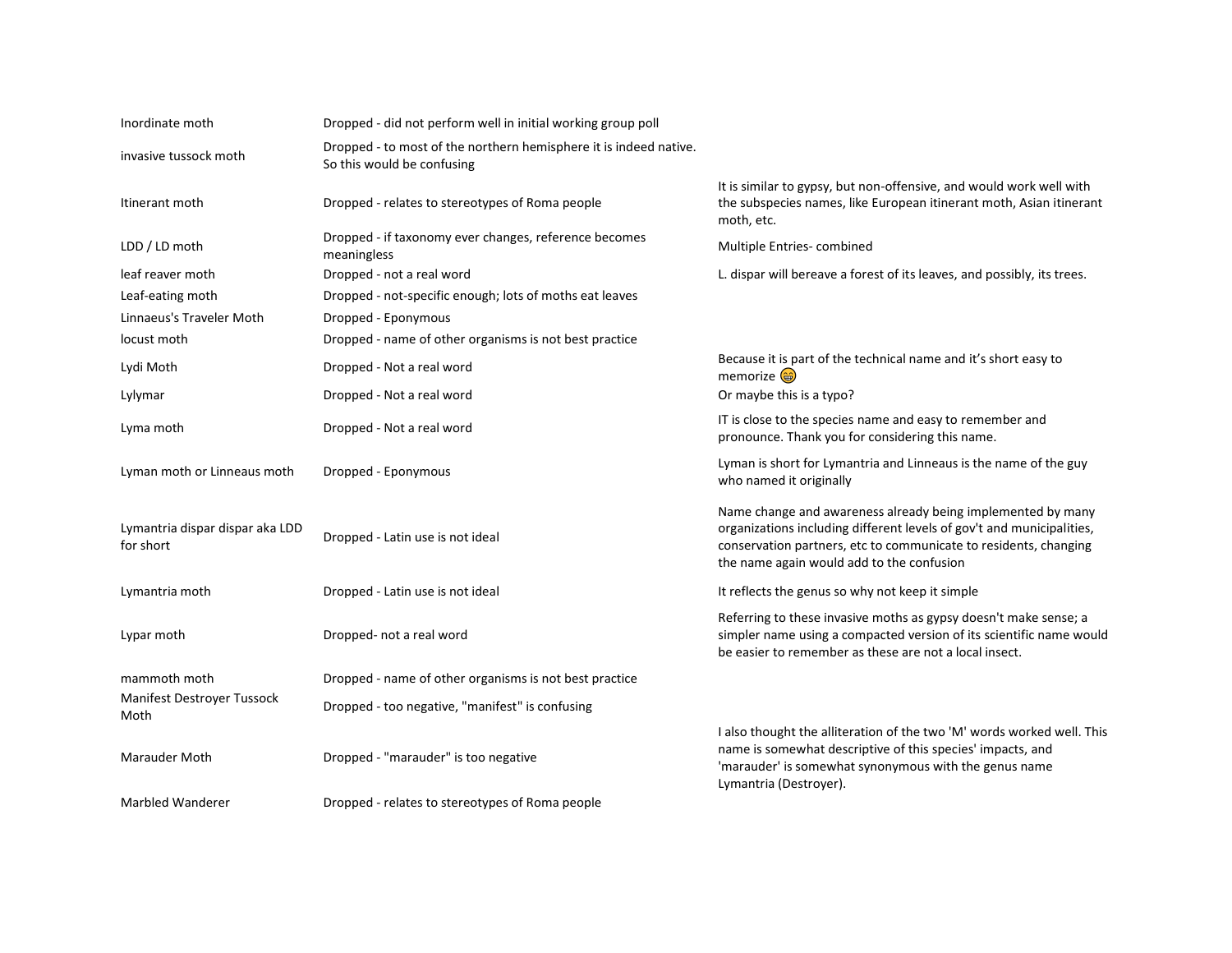| Medford Moth                | Dropped - geographic references are discouraged according to<br>ESA's guidelines                                 | It references where the moth was first introduced as an invasive pest<br>in the United States                                                                                                                                                                                        |
|-----------------------------|------------------------------------------------------------------------------------------------------------------|--------------------------------------------------------------------------------------------------------------------------------------------------------------------------------------------------------------------------------------------------------------------------------------|
| mothhopper                  | Dropped - Nonsensical                                                                                            |                                                                                                                                                                                                                                                                                      |
| Moving moth                 | Dropped - relates to stereotypes of Roma people                                                                  | This is on the edge of Acceptable vs Inappropriate (cultural<br>reference)                                                                                                                                                                                                           |
| Nomad / nomadic moth        | Dropped - relates to stereotypes of Roma people                                                                  | Multiple entries combined                                                                                                                                                                                                                                                            |
| Northern Traveler Moth      | Dropped - relates to stereotypes of Roma people                                                                  | Because it's found in the north east of America. And it traveled here                                                                                                                                                                                                                |
| oak chevron moth            | Dropped - not biologically inclusive; chevron is used for another<br>moth                                        |                                                                                                                                                                                                                                                                                      |
| Oak Death Moth              | Dropped - "death" is a bit too negative; other trees are also hosts                                              |                                                                                                                                                                                                                                                                                      |
| oak defoliator moth         | Dropped - not biologically inclusive across range                                                                |                                                                                                                                                                                                                                                                                      |
| oak destroyer moth          | Dropped - a bit too negative, other hosts beyond oaks                                                            | refers to the preferred host                                                                                                                                                                                                                                                         |
| Oak moth                    | Dropped - not biologically inclusive across range                                                                | Predominant host.                                                                                                                                                                                                                                                                    |
| Oak tree caterpillar / moth | Dropped - not biologically inclusive across range                                                                | Desired host and distinct life stage                                                                                                                                                                                                                                                 |
| Odyssey moth                | Dropped - confusing reference                                                                                    |                                                                                                                                                                                                                                                                                      |
| Pacman Moth                 | Dropped - pop culture references are not appropriate for a<br>common name                                        |                                                                                                                                                                                                                                                                                      |
| passenger moth              | Dropped - not specific, relates to stereotypes of Roma people                                                    | The "passenger moth" name is a descriptive reference to Lymantria<br>dispar's habit of invading new areas by attaching egg masses to<br>vehicles, trailers, ships etc. The name is short enough to<br>accommodate addition of "Asian" and "European" when referring to<br>varieties. |
| Periodic tussock moth       | Dropped - the phrase "periodic tussock moth" is often used in the<br>literature, which could result in confusion | Describes behavior                                                                                                                                                                                                                                                                   |
| Perses Moth                 | Dropped - Eponymous                                                                                              | Named after the Greek Titan god of destruction; translation "the<br>Destroyer" or "The Ravager"                                                                                                                                                                                      |
| Pillager Moth               | Dropped - too negative                                                                                           |                                                                                                                                                                                                                                                                                      |
| Pixie Moth                  | Dropped - pop culture references are not appropriate for a<br>common name                                        |                                                                                                                                                                                                                                                                                      |
| poison moth                 | Dropped - too negative                                                                                           |                                                                                                                                                                                                                                                                                      |
| primaries caterpillar/moth  | Dropped - confusing reference                                                                                    | The coloration of the larva (red/blue pustules and yellow head<br>capsule) are primary colors                                                                                                                                                                                        |
| Rabbit moth                 | Dropped - name of other organisms is not best practice                                                           |                                                                                                                                                                                                                                                                                      |
| <b>Rambler Moth</b>         | Dropped - relates to stereotypes of Roma people                                                                  | a variation of the former common name based on its daily<br>movement behavior                                                                                                                                                                                                        |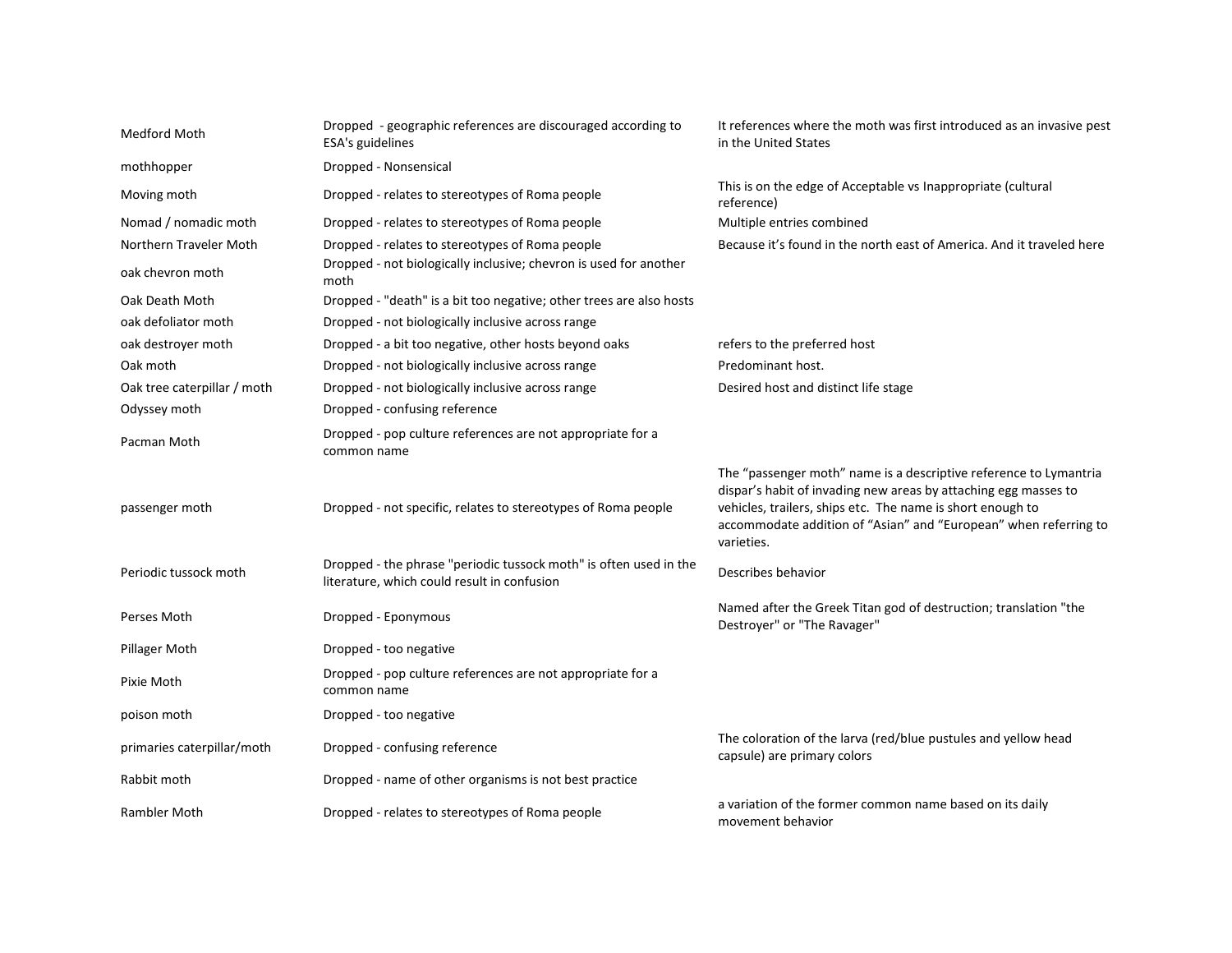| rambling tussock moth                      | Dropped - relates to stereotypes of Roma people                                                                                                                          | a synonym for gypsy, yet descriptive of its biology                                                                                                                                                                                                                                                                                                                                                                    |
|--------------------------------------------|--------------------------------------------------------------------------------------------------------------------------------------------------------------------------|------------------------------------------------------------------------------------------------------------------------------------------------------------------------------------------------------------------------------------------------------------------------------------------------------------------------------------------------------------------------------------------------------------------------|
| Ravager moth                               | Dropped - too negative                                                                                                                                                   |                                                                                                                                                                                                                                                                                                                                                                                                                        |
| Red and Blue dotted caterpillar<br>moth    | Dropped - too long                                                                                                                                                       | Because most people know L. dispar by the caterpillar stage. The<br>new common name should relate to that life stage in my opinion                                                                                                                                                                                                                                                                                     |
| Red and blue spotted forest<br>caterpillar | Dropped - too long                                                                                                                                                       |                                                                                                                                                                                                                                                                                                                                                                                                                        |
| Red-blue tussock moth                      | Dropped - name a bit too long, especially if combined with<br>geographic references; for other names, concern from outreach<br>professionals that "tussock" is confusing | The name 'red-blue tussock moth' makes reference to three<br>prominent visual cues for identification, which hopefully helps more<br>people outside the discipline make a connection between seeing the<br>species on a tree and information about its profound impact.<br>Second, this names at least places the species in the neighborhood<br>of the taxonomy of the species. Also, it's easy to say, and familiar. |
| red-spotted oak caterpillar                | Dropped - not biologically inclusive across range                                                                                                                        |                                                                                                                                                                                                                                                                                                                                                                                                                        |
| Roaming Moth                               | Dropped - relates to stereotypes of Roma people                                                                                                                          | The female is notorious for laying eggs on vehicles, trailers, firewood,<br>etc: resulting in the roaming of this species.                                                                                                                                                                                                                                                                                             |
| Roaming/stray moth                         | Dropped - relates to stereotypes of Roma people                                                                                                                          |                                                                                                                                                                                                                                                                                                                                                                                                                        |
| Samara Moths                               | Dropped - name of other organisms is not best practice                                                                                                                   | Samara Moths (after maple seeds)                                                                                                                                                                                                                                                                                                                                                                                       |
| Shady Oak Moth                             | Dropped - not biologically inclusive across range                                                                                                                        |                                                                                                                                                                                                                                                                                                                                                                                                                        |
| shothole moth                              | Dropped - prone to problematic misspelling, not ESA best<br>practices                                                                                                    |                                                                                                                                                                                                                                                                                                                                                                                                                        |
| silky nomadic moth                         | Dropped - relates to stereotypes of Roma people                                                                                                                          | Based on aesthetics and range                                                                                                                                                                                                                                                                                                                                                                                          |
| Skeleton Moth                              | Dropped - too negative                                                                                                                                                   | They will not offend any ethnicities.                                                                                                                                                                                                                                                                                                                                                                                  |
| Spongy tussock moth                        | Dropped - "tussock" is not common language, there would be<br>concern that it would be confusing for the public                                                          | In French, the species is called "spongieuse", which means "spongy".<br>It would be nice to take this opportunity to harmonize it with the<br>French common name.                                                                                                                                                                                                                                                      |
| Spotted Oak Moth                           | Dropped - not biologically inclusive across range                                                                                                                        | This name is both a descriptive and educational name that refers to<br>one of the identification characteristics that one can use and to the<br>main food source of the moth. The length of the name is also<br>appropriate and easy to remember.                                                                                                                                                                      |
| Stowaway Moth                              | Dropped - reference to stowaways is not best practice                                                                                                                    | This species is known for arriving on ships                                                                                                                                                                                                                                                                                                                                                                            |
| stripping moth                             | Dropped - "stripping" has other meanings inappropriate for a<br>common name                                                                                              | It destructively defoliates trees of many types, in many states and<br>Canada.                                                                                                                                                                                                                                                                                                                                         |
| tea-time moth                              | Dropped - unclear/confusing reference                                                                                                                                    | flying in the late afternoon is distictive of the male                                                                                                                                                                                                                                                                                                                                                                 |
|                                            |                                                                                                                                                                          |                                                                                                                                                                                                                                                                                                                                                                                                                        |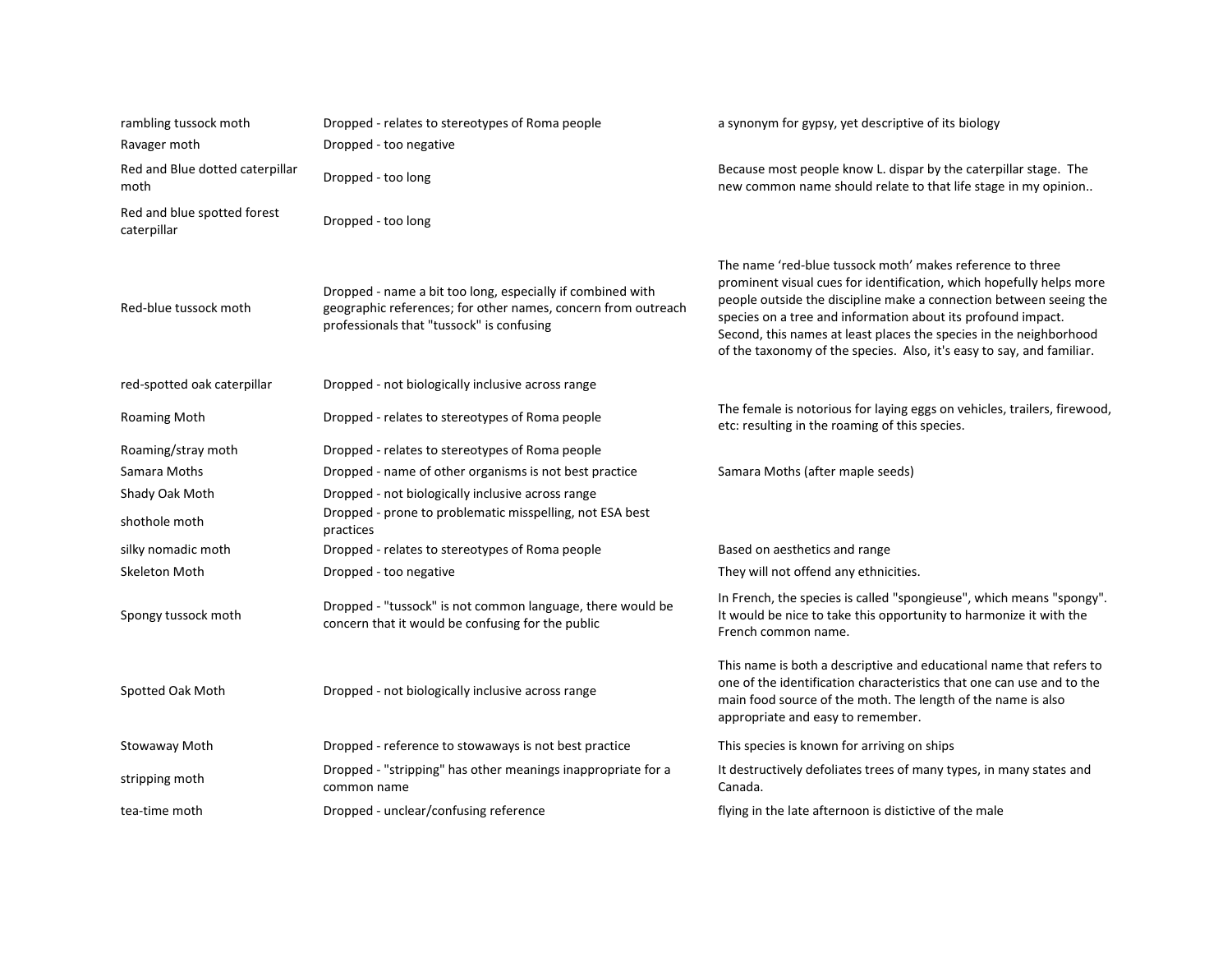| tent moth                   | Dropped - "tents" could relate to stereotypes of Roma people,<br>also other moths referred to as tent caterpillars |                                                                                                                                                                                                                                                                                         |
|-----------------------------|--------------------------------------------------------------------------------------------------------------------|-----------------------------------------------------------------------------------------------------------------------------------------------------------------------------------------------------------------------------------------------------------------------------------------|
| Thunder moth                | Dropped - unclear reference without biological validity                                                            |                                                                                                                                                                                                                                                                                         |
| Tipsy moth                  | Dropped - reference to being drunk is not acceptable                                                               | Female adults have difficulty flying or moving due to their large size,<br>and the movement can be described as stumbling around (like a<br>person who is tipsy). Tipsy is also a sound-alike, which would be<br>easier for people to remember and correct themselves when<br>speaking. |
| <b>Traveler Moth</b>        | Dropped - relates to stereotypes of Roma people                                                                    | This moth gets around by traveling alongside humans on various long<br>distance vehicles                                                                                                                                                                                                |
| traveling / traveller moth  | Dropped - relates to stereotypes of Roma people                                                                    | Multiple Entries-combined                                                                                                                                                                                                                                                               |
| trouve-a-lot moth           | Dropped - Eponymous                                                                                                | I would like to suggest the name "trouve-a-lot moth" because it<br>would allow M. Trouvelot's name to live on in infamy and because<br>you sure do trouve 'em a lot. Also, we in Canada would appreciate<br>the french/English bilingual name.                                          |
| <b>Trouvelot Moth</b>       | Dropped - Eponymous                                                                                                | Etienne Trouvelot unwittingly introduced this destructive species to<br>North America.                                                                                                                                                                                                  |
| Trouvelot's Mistake / Folly | Dropped - Eponymous                                                                                                |                                                                                                                                                                                                                                                                                         |
| Trouvelot's moth            | Dropped - Eponymous                                                                                                |                                                                                                                                                                                                                                                                                         |
| Two-color moth              | Dropped - did not perform well in initial working group poll                                                       | reference to two colors of dots on caterpillars AND two colors of<br>adults AND calls to the latin name                                                                                                                                                                                 |
| Two-formed tussock moth     | Dropped - "two-formed" is a bit confusing                                                                          |                                                                                                                                                                                                                                                                                         |
| unequal destroyer moth      | Dropped - negative language                                                                                        | It's a simplified definition of the moth's scientific name                                                                                                                                                                                                                              |
| Unequal tussock moth        | Dropped - similar to "disparate" but did not poll as well                                                          | In reference to the larvae's red and blue spots, and its dimorphic<br>adult stage                                                                                                                                                                                                       |
| vagabond moth               | Dropped - relates to stereotypes of Roma people                                                                    |                                                                                                                                                                                                                                                                                         |
| vagabond silk moth          | Dropped - relates to stereotypes of Roma people                                                                    | The gypsy moth was originally thought of as a vagabond. There is<br>already a type of Vagabond moth, so the word silk refers to the<br>gypsy moths original purpose of coming to the US.                                                                                                |
| very hungry caterpillar     | Dropped - cultural reference to book                                                                               | Accurate in terms of impact; and a nod to the recently deceased<br>children's author.                                                                                                                                                                                                   |
| Vesper moth                 | Dropped - in public outreach, people raised concerns over<br>religious connotations of "vesper"                    | Possible translation of Turkish name (unverified) was crepuscular.<br>Could better be used as vesper.                                                                                                                                                                                   |
| Wanderer / Wandering moth   | Dropped - relates to stereotypes of Roma people                                                                    | Multiple Entries-combined                                                                                                                                                                                                                                                               |
|                             |                                                                                                                    |                                                                                                                                                                                                                                                                                         |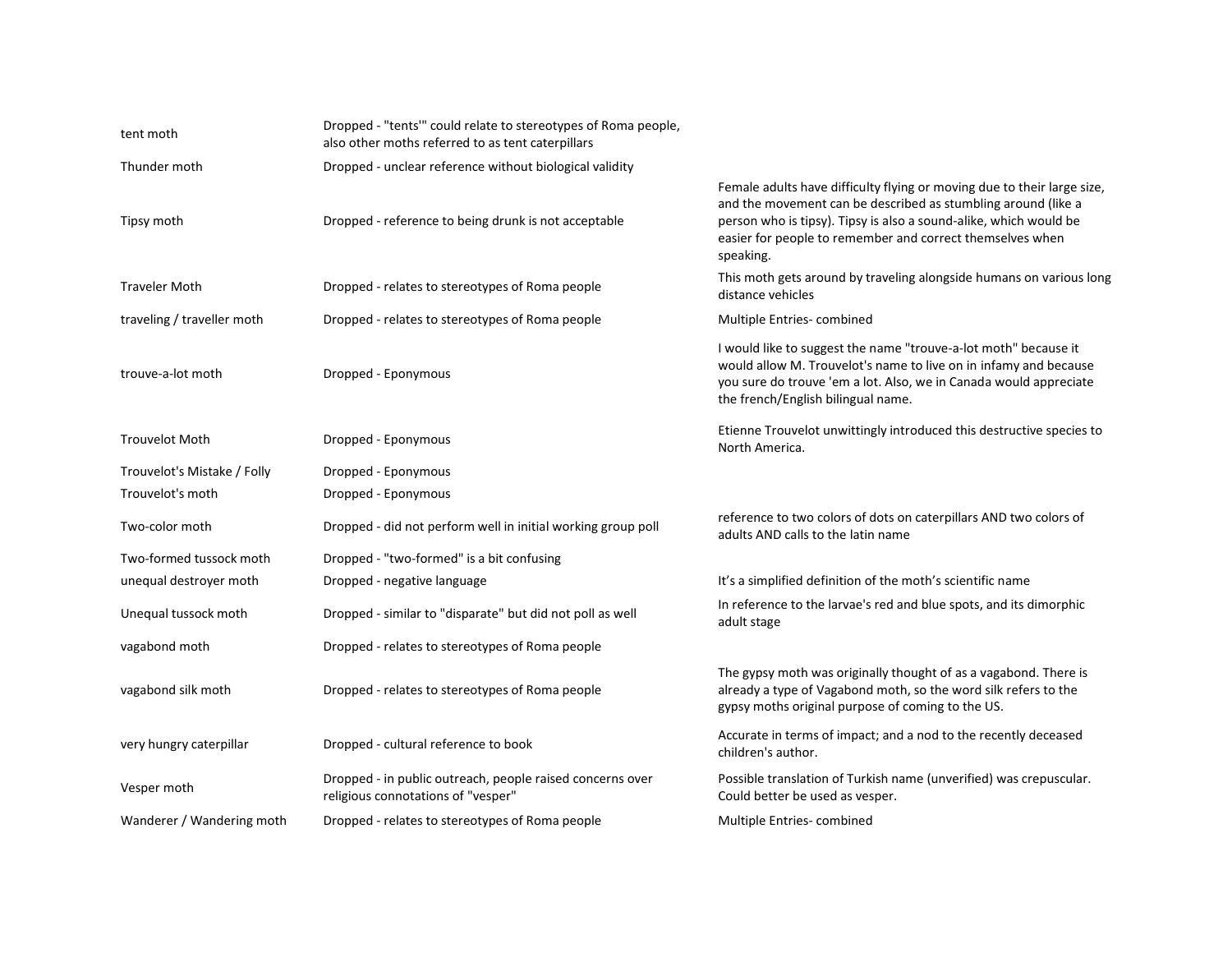| wandering-leaf-eater moth | Dropped - relates to stereotypes of Roma people              | The moth is widespread in Europe and Asia, has been<br>"wandering/introduced" to North America, and eats leaves |
|---------------------------|--------------------------------------------------------------|-----------------------------------------------------------------------------------------------------------------|
| warty tussock caterpillar | Dropped - unclear/confusing reference                        | It refers to the appearance and the group of insects it belongs to                                              |
| Wedding moth              | Dropped - confusing reference                                | female is in white, male is in brown, they look like a couple in a<br>wedding to me.                            |
| Woodgrain moth            | Dropped - did not perform well in initial working group poll |                                                                                                                 |
| Woolly bunny moth         | Dropped - name of other organisms is not best practice       | The name should be changed to Woolly bunny moth/Pixie Moth                                                      |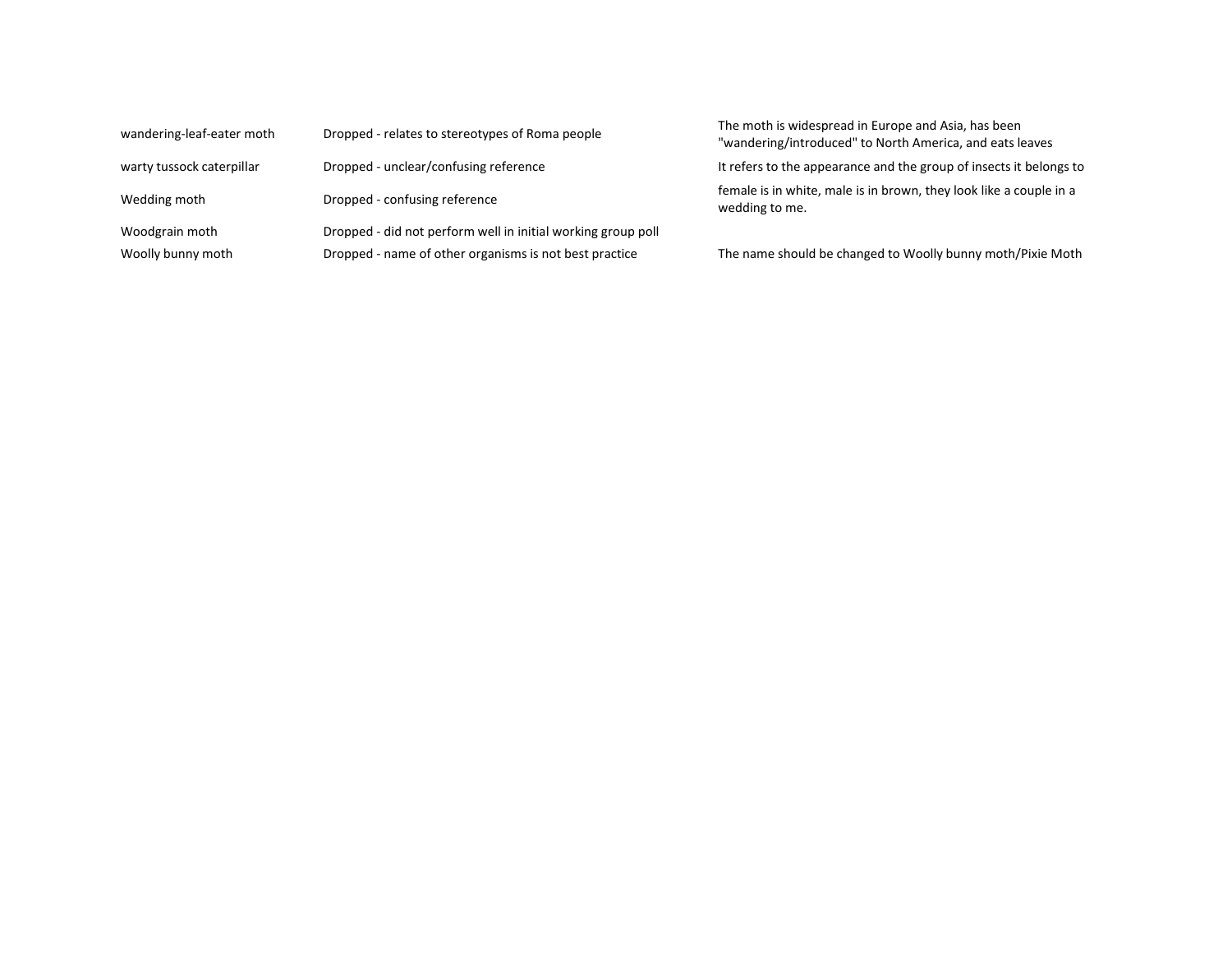**Appendix VI. Working group poll results.** 

<span id="page-27-0"></span>**<https://drive.google.com/file/d/1raJIKn7mzDgNJpFEHAfodGGOu1izEvTE/view?usp=sharing>**